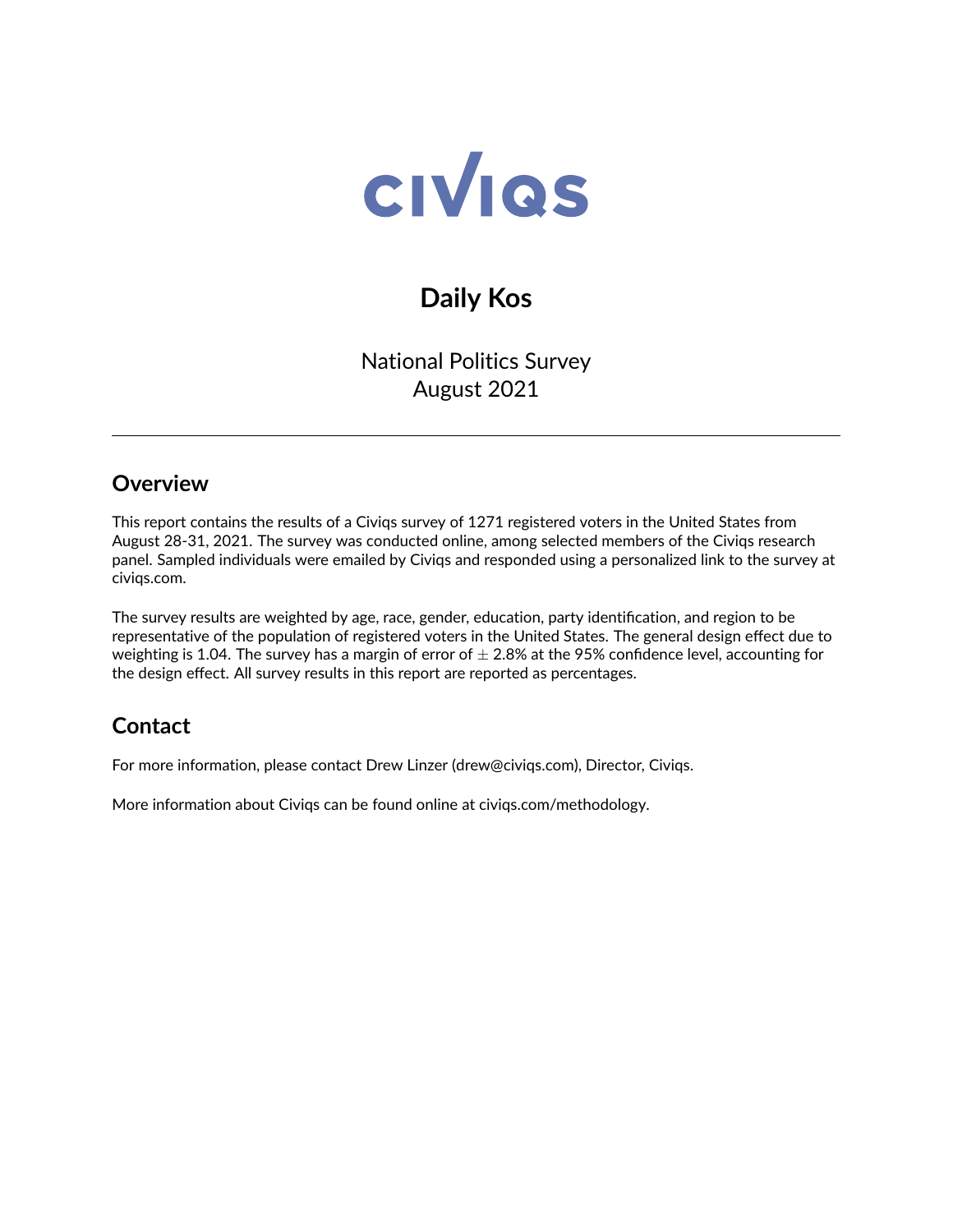#### **Topline Results**

1. Should businesses and organizations that serve large groups of people, like airlines, sporting events, and concert venues, require proof of COVID-19 vaccination? Yes 50% No 44% Unsure 7% 2. As you may know, the United States is withdrawing troops from Afghanistan, and the Taliban is now in control of the country. Should the U.S. take in more refugees from Afghanistan who are seeking to escape Taliban rule? Yes 54% No 30% Unsure 17% 3. Has your opinion of President Biden changed since he took office in January? My opinion of Biden has gotten better 18% My opinion of Biden has gotten worse 47% My opinion of Biden is the same 35% Unsure  $1\%$ 4. Has the Biden administration done anything that you feel has benefited you personally? Yes 37% No 57% Unsure 7% 5. Has the Biden administration done anything that you feel has harmed you personally? Yes 45% No 48% Unsure 6% 6. We are going to ask about some of the things that President Biden and Democrats in Congress have done this year. For each action, please say if you approve of it, disapprove of it, or don't care one way or another. Passing the American Rescue Plan, an economic stimulus package that provides funding to address the COVID-19 pandemic. Do you approve, disapprove, or is it something you do not care about?

| Approve |                               |  | 55% |
|---------|-------------------------------|--|-----|
|         | Disapprove                    |  | 38% |
|         | Not something I care about 3% |  |     |
| Unsure  |                               |  | 4%  |

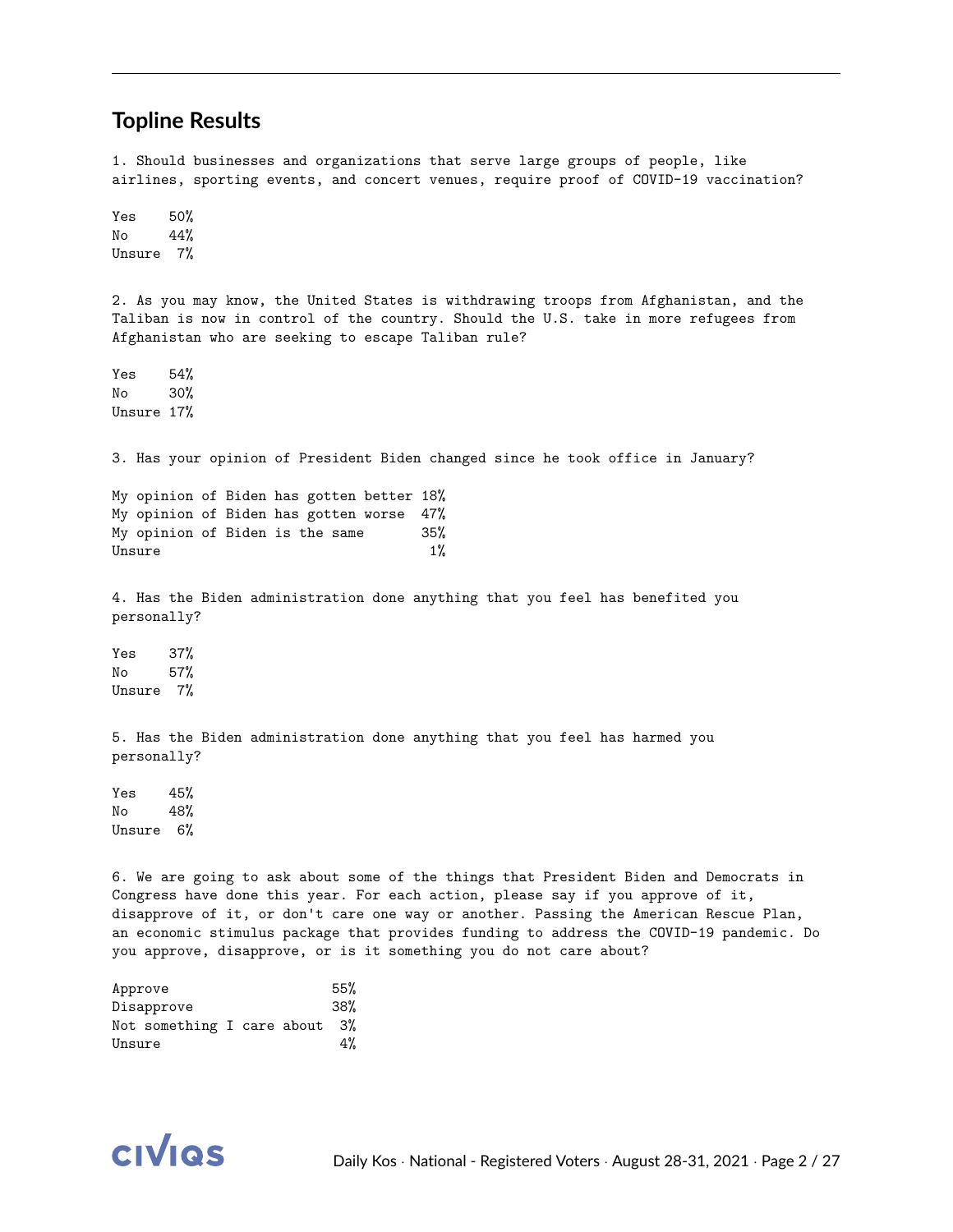7. Rejoining the Paris Climate Agreement. Do you approve, disapprove, or is it something you do not care about? Approve 51% Disapprove 44% Not something I care about 2% Unsure 3% 8. Revoking permits for the construction of the Keystone XL pipeline. Do you approve, disapprove, or is it something you do not care about? Approve 43% Disapprove 49% Not something I care about 3% Unsure 5% 9. Declaring Juneteenth a new federal holiday. Do you approve, disapprove, or is it something you do not care about? Approve 49% Disapprove 30% Not something I care about 18% Unsure 2% 10. Withdrawing American troops from Afghanistan. Do you approve, disapprove, or is it something you do not care about? Approve 52% Disapprove 35% Not something I care about 1% Unsure 12% 11. Increasing the COVID-19 vaccine supply and administering shots to over 200 million Americans. Do you approve, disapprove, or is it something you do not care about? Approve 71% Disapprove 12% Not something I care about 13% Unsure 4% 12. Passing a \$1.1 trillion bipartisan infrastructure bill in the U.S. Senate. Do you approve, disapprove, or is it something you do not care about? Approve 52% Disapprove 41% Not something I care about 2% Unsure 6%

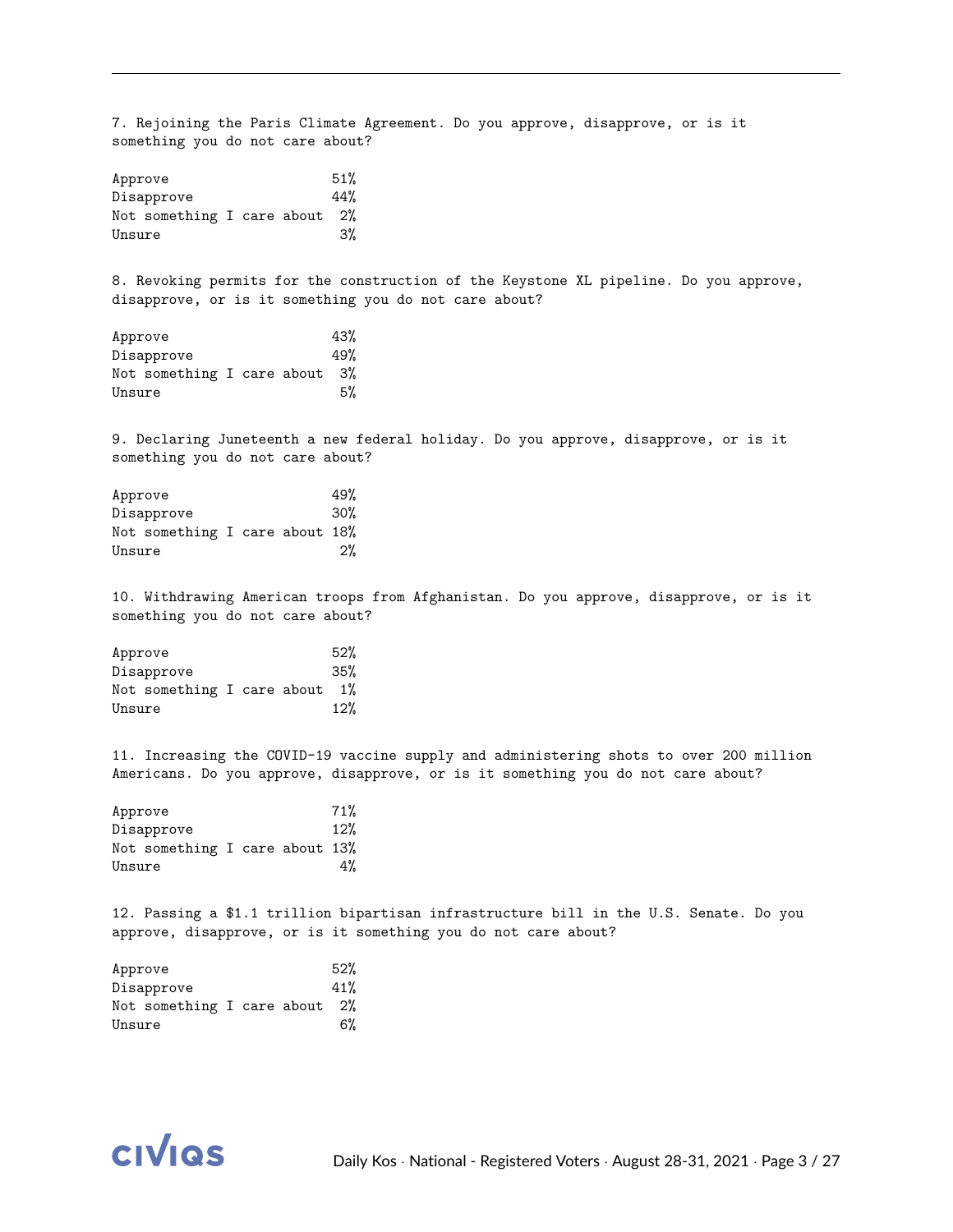13. Signing executive actions to reverse former President Trump's immigration and border policies. Do you approve, disapprove, or is it something you do not care about?

| 44%<br>Approve |                            |  |  |  |                 |  |  |  |  |  |  |  |
|----------------|----------------------------|--|--|--|-----------------|--|--|--|--|--|--|--|
|                | Disapprove                 |  |  |  | 50 <sup>%</sup> |  |  |  |  |  |  |  |
|                | Not something I care about |  |  |  | 2%              |  |  |  |  |  |  |  |
| Unsure         |                            |  |  |  | 4%              |  |  |  |  |  |  |  |

14. Repealing the Trump-era ban on most transgender Americans serving in the U.S. military. Do you approve, disapprove, or is it something you do not care about?

|        | Approve                       |  |  |  | 48%             |  |  |  |  |
|--------|-------------------------------|--|--|--|-----------------|--|--|--|--|
|        | Disapprove                    |  |  |  | 40 <sup>%</sup> |  |  |  |  |
|        | Not something I care about 8% |  |  |  |                 |  |  |  |  |
| Unsure |                               |  |  |  |                 |  |  |  |  |

15. Sending enhanced child tax credit payments to eligible Americans with children aged 17 or younger. Do you approve, disapprove, or is it something you do not care about?

| 50%<br>Approve |                            |  |  |  |     |  |  |  |  |
|----------------|----------------------------|--|--|--|-----|--|--|--|--|
|                | Disapprove                 |  |  |  | 34% |  |  |  |  |
|                | Not something I care about |  |  |  | 9%  |  |  |  |  |
| Unsure         |                            |  |  |  | 7%  |  |  |  |  |

16. Canceling \$5.8 billion in student debt for more than 320,000 borrowers with severe disabilities. Do you approve, disapprove, or is it something you do not care about?

|        | Approve                    |  |  |  | 52% |  |  |  |  |
|--------|----------------------------|--|--|--|-----|--|--|--|--|
|        | Disapprove                 |  |  |  | 36% |  |  |  |  |
|        | Not something I care about |  |  |  | .5% |  |  |  |  |
| Unsure |                            |  |  |  |     |  |  |  |  |

17. Extending and supplementing states' unemployment benefits during the COVID-19 pandemic. Do you approve, disapprove, or is it something you do not care about?

| 48%<br>Approve |                            |  |  |  |       |  |  |  |  |  |  |
|----------------|----------------------------|--|--|--|-------|--|--|--|--|--|--|
|                | Disapprove                 |  |  |  | 45%   |  |  |  |  |  |  |
|                | Not something I care about |  |  |  | $2\%$ |  |  |  |  |  |  |
| Unsure         |                            |  |  |  | 5%    |  |  |  |  |  |  |

18. Do you watch MSNBC?

Yes, frequently 13% Yes, occasionally 22% I do not watch MSNBC 65%

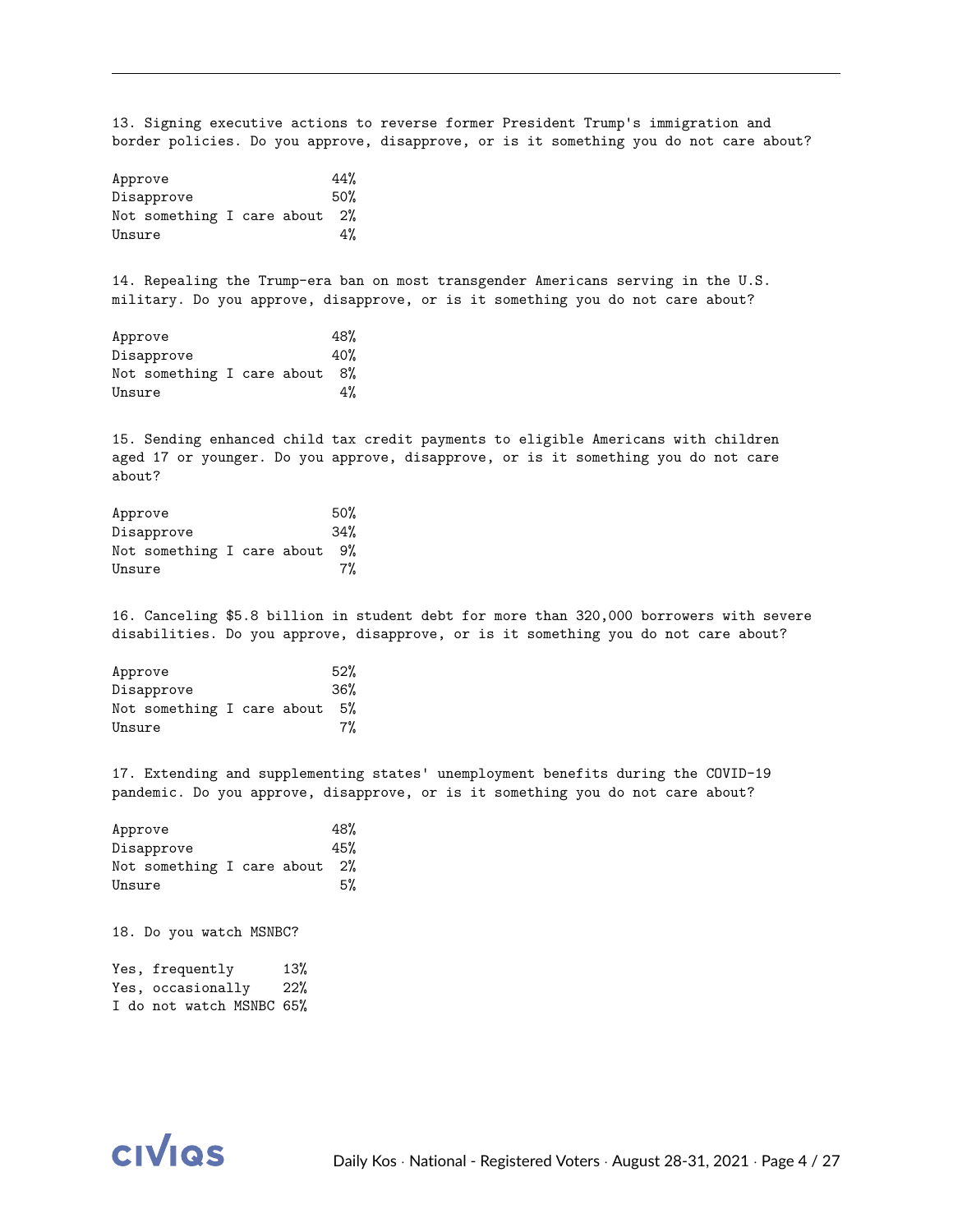19. Do you watch Fox News? Yes, frequently 12%<br>Yes, occasionally 24% Yes, occasionally I do not watch Fox News 64% 20. Do you watch Newsmax? Yes, frequently 7% Yes, occasionally 18% I do not watch Newsmax 75% 21. Do you watch the One America News Network? Yes, frequently  $4\%$ 

Yes, occasionally 13% I do not watch One America News Network 83%

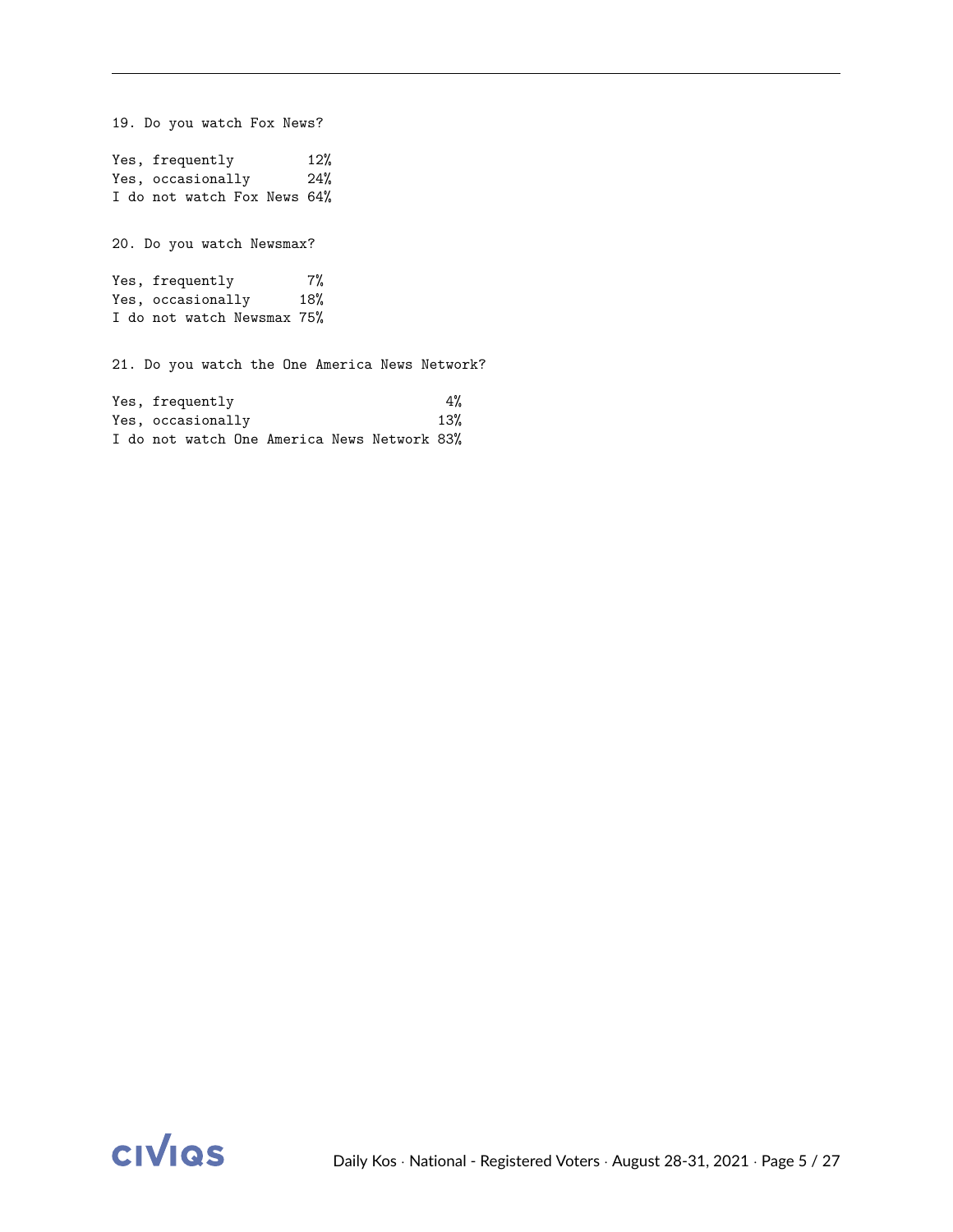## **Crosstabs**

1. Should businesses and organizations that serve large groups of people, like airlines, sporting events, and concert venues, require proof of COVID-19 vaccination?

|        | Total | Democrat Republican Independent |       |                   |        |        |     | Female Male                                            |     |        |       |
|--------|-------|---------------------------------|-------|-------------------|--------|--------|-----|--------------------------------------------------------|-----|--------|-------|
| Yes    | 50%   | 85%                             |       |                   | $12\%$ |        | 45% | 53%                                                    | 46% |        |       |
| No     | 44%   | 10%                             |       |                   | 81%    |        | 47% | 40%                                                    | 48% |        |       |
| Unsure | 7%    |                                 | 5%    |                   | 8%     |        | 8%  | 7%                                                     | 6%  |        |       |
|        |       |                                 |       |                   |        |        |     |                                                        |     |        |       |
|        | Total | White Black Hispanic Other      |       |                   |        |        |     | White: Non-College College                             |     |        |       |
| Yes    | 50%   | 42%                             | 76%   |                   | 66%    | 50%    |     |                                                        | 40% |        | 46%   |
| No     | 44%   | 50%                             | 19%   |                   | 30%    | 45%    |     |                                                        | 52% |        | 47%   |
| Unsure | $7\%$ | 8%                              | 5%    |                   | 4%     | 5%     |     |                                                        | 8%  |        | $6\%$ |
|        | Total |                                 |       |                   |        |        |     | Non-College College grad Postgrad Urban Suburban Rural |     |        |       |
| Yes    | 50%   |                                 | 48%   |                   |        | $51\%$ | 55% | 61%                                                    |     | 51%    | 42%   |
| No     | 44%   |                                 | 45%   |                   |        | 44%    | 39% | $31\%$                                                 |     | 42%    | 52%   |
| Unsure | $7\%$ |                                 | $7\%$ |                   |        | 5%     | 6%  |                                                        | 7%  | $7\%$  | 6%    |
|        |       |                                 |       |                   |        |        |     |                                                        |     |        |       |
|        | Total | 18-34 35-49 50-64 65+           |       |                   |        |        |     | Midwest Northeast South West                           |     |        |       |
| Yes    | 50%   | 49%                             |       | 42% 51% 56%       |        |        | 49% | 49%                                                    | 50% | 50%    |       |
| No     | 44%   | 45%                             |       | $51\%$ $42\%$ 36% |        |        | 44% | 44%                                                    | 44% | 43%    |       |
| Unsure | 7%    | $6\%$                           | $7\%$ |                   | 6% 8%  |        | 7%  | $7\%$                                                  | 7%  | 7%     |       |
|        | Total |                                 |       |                   |        |        |     | Watch Fox News: Frequently Occasionally Don't watch    |     |        |       |
| Yes    | 50%   |                                 |       |                   |        | 17%    |     | 28%                                                    |     | 64%    |       |
| No     | 44%   |                                 |       |                   |        | 69%    |     | 67%                                                    |     | $30\%$ |       |
| Unsure | 7%    |                                 |       |                   |        | 14%    |     | 5%                                                     |     | 6%     |       |
|        |       |                                 |       |                   |        |        |     |                                                        |     |        |       |
|        | Total |                                 |       |                   |        |        |     | Watch MSNBC: Frequently Occasionally Don't watch       |     |        |       |
| Yes    | 50%   |                                 |       |                   |        | 88%    |     | 67%                                                    | 36% |        |       |
| No     | 44%   |                                 |       |                   |        | $7\%$  |     | $27\%$                                                 | 57% |        |       |
| Unsure | 7%    |                                 |       |                   |        | 5%     |     | $6\%$                                                  | 7%  |        |       |

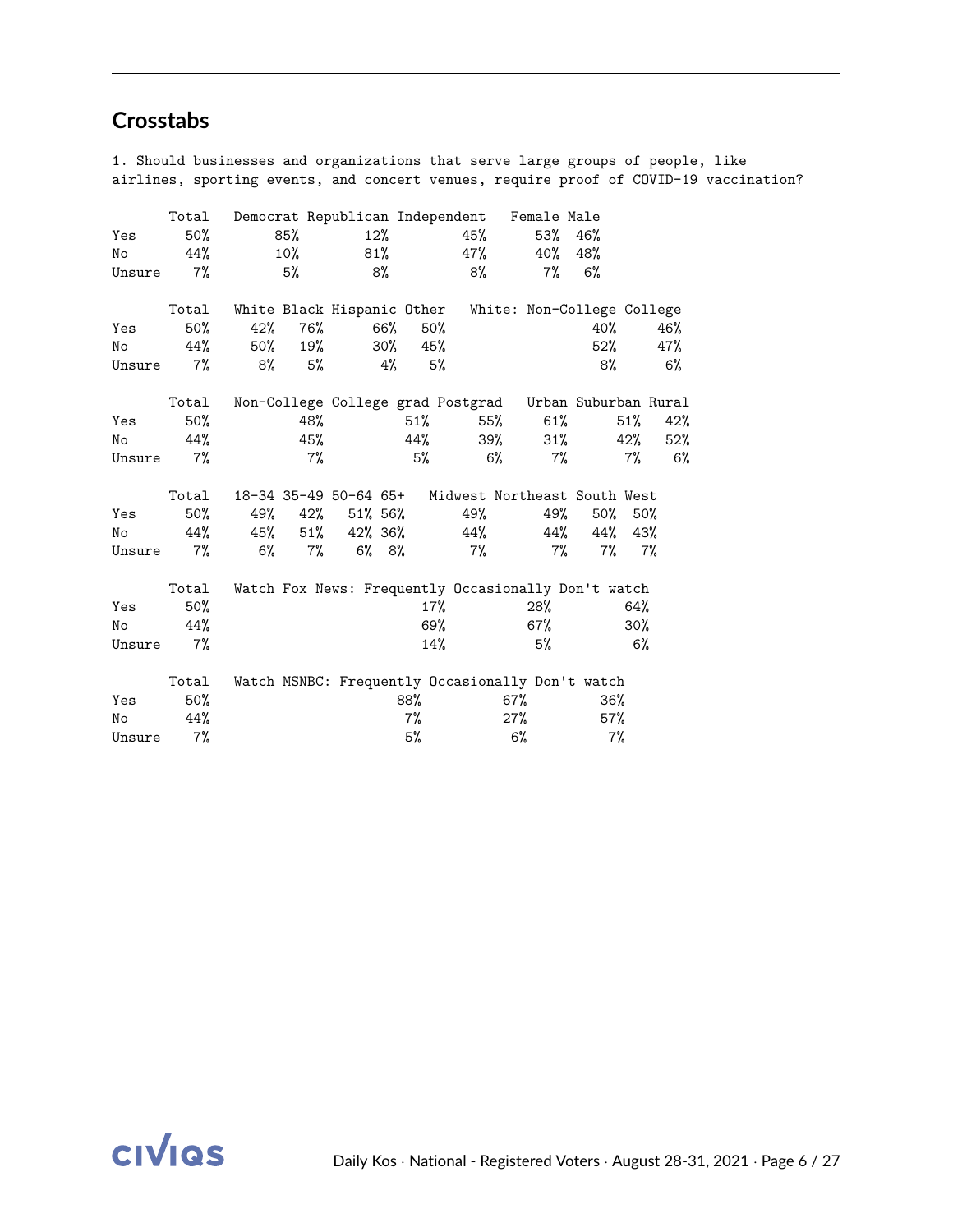2. As you may know, the United States is withdrawing troops from Afghanistan, and the Taliban is now in control of the country. Should the U.S. take in more refugees from Afghanistan who are seeking to escape Taliban rule?

|        | Total  |     |        |                    |     |        |     | Democrat Republican Independent Female Male            |         |     |     |
|--------|--------|-----|--------|--------------------|-----|--------|-----|--------------------------------------------------------|---------|-----|-----|
| Yes    | 54%    |     | 75%    |                    | 29% |        | 54% |                                                        | 56% 50% |     |     |
| No     | $30\%$ |     | 11%    |                    | 53% |        | 29% | 26%                                                    | 34%     |     |     |
| Unsure | 17%    |     | 14%    |                    | 19% |        | 17% | 18%                                                    | 15%     |     |     |
|        | Total  |     |        |                    |     |        |     | White Black Hispanic Other White: Non-College College  |         |     |     |
| Yes    | 54%    | 51% | 62%    |                    | 62% | $50\%$ |     |                                                        | 47%     |     | 59% |
| No     | $30\%$ | 33% | 18%    |                    | 24% | 27%    |     |                                                        | $35\%$  |     | 28% |
| Unsure | 17%    | 16% | 19%    |                    | 14% | 23%    |     |                                                        | 18%     |     | 13% |
|        | Total  |     |        |                    |     |        |     | Non-College College grad Postgrad Urban Suburban Rural |         |     |     |
| Yes    | 54%    |     | 51%    |                    |     | 57%    |     | 64%<br>57%                                             |         | 56% | 49% |
| No     | $30\%$ |     | $31\%$ |                    |     | $31\%$ |     | 23%<br>24%                                             |         | 29% | 32% |
| Unsure | 17%    |     | 19%    |                    |     | $12\%$ | 13% | 18%                                                    |         | 15% | 19% |
|        |        |     |        |                    |     |        |     |                                                        |         |     |     |
|        | Total  |     |        |                    |     |        |     | 18-34 35-49 50-64 65+ Midwest Northeast South West     |         |     |     |
| Yes    | 54%    | 61% |        | $50\%$ 54% $50\%$  |     |        | 54% | 52%                                                    | 55%     | 53% |     |
| No     | $30\%$ | 26% |        | 33% 32% 28%        |     |        | 28% | 33%                                                    | $27\%$  | 32% |     |
| Unsure | 17%    | 13% |        | $17\%$ $14\%$ 22\% |     |        | 18% | $15\%$                                                 | 18%     | 15% |     |
|        | Total  |     |        |                    |     |        |     | Watch Fox News: Frequently Occasionally Don't watch    |         |     |     |
| Yes    | 54%    |     |        |                    |     | $32\%$ |     | $37\%$                                                 |         | 65% |     |
| No     | $30\%$ |     |        |                    |     | 48%    |     | 42%                                                    |         | 21% |     |
| Unsure | 17%    |     |        |                    |     | $20\%$ |     | 22%                                                    |         | 14% |     |
|        | Total  |     |        |                    |     |        |     | Watch MSNBC: Frequently Occasionally Don't watch       |         |     |     |
| Yes    | 54%    |     |        |                    |     | 74%    |     | 59%                                                    | 48%     |     |     |
| No     | $30\%$ |     |        |                    |     | $12\%$ |     | $20\%$                                                 | 36%     |     |     |
| Unsure | 17%    |     |        |                    |     | 14%    |     | 21%                                                    | 16%     |     |     |

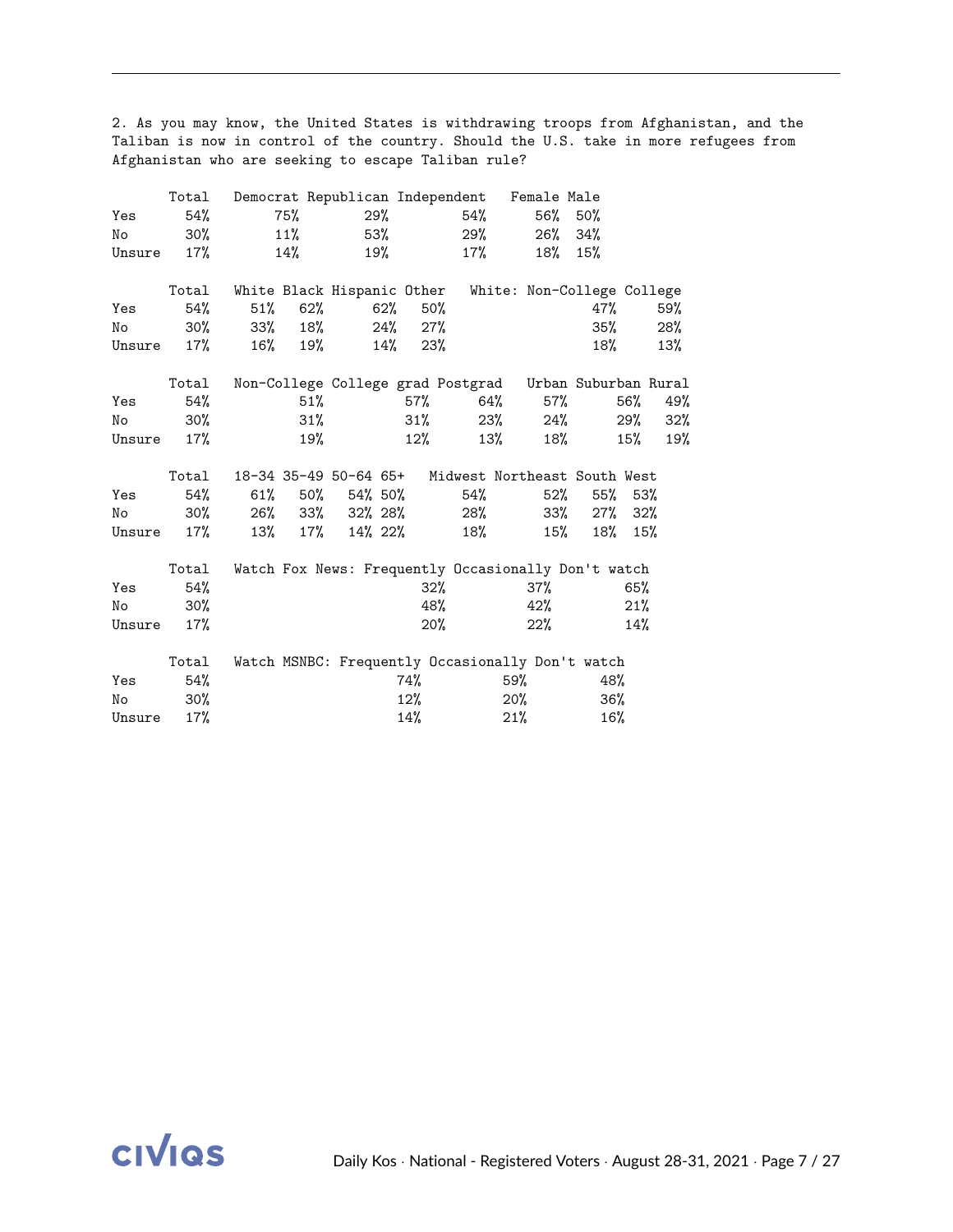3. Has your opinion of President Biden changed since he took office in January?

| Unsure |  | My opinion of Biden has gotten better<br>My opinion of Biden has gotten worse<br>My opinion of Biden is the same | Total<br>18%<br>47%<br>35%<br>$1\%$ |                               | 35%<br>12%<br>52%<br>2%    | 84%<br>15%                                             | 2%<br>0%                   | Democrat Republican Independent<br>13%<br>51%<br>35%<br>$1\%$                | Female Male<br>19%<br>43%<br>37%<br>$1\%$ | 17%<br>51%<br>31%<br>$1\%$ |                            |                            |
|--------|--|------------------------------------------------------------------------------------------------------------------|-------------------------------------|-------------------------------|----------------------------|--------------------------------------------------------|----------------------------|------------------------------------------------------------------------------|-------------------------------------------|----------------------------|----------------------------|----------------------------|
| Unsure |  | My opinion of Biden has gotten better<br>My opinion of Biden has gotten worse<br>My opinion of Biden is the same | Total<br>18%<br>47%<br>35%<br>$1\%$ | 14%<br>55%<br>$31\%$<br>$1\%$ | 35%<br>18%<br>45%<br>$2\%$ | White Black Hispanic Other                             | 25%<br>29%<br>43%<br>3%    | 12%<br>45%<br>42%<br>0%                                                      | White: Non-College College                | 13%<br>56%<br>31%<br>$1\%$ |                            | 15%<br>53%<br>32%<br>$1\%$ |
| Unsure |  | My opinion of Biden has gotten better<br>My opinion of Biden has gotten worse<br>My opinion of Biden is the same | Total<br>18%<br>47%<br>35%<br>1%    |                               | 18%<br>47%<br>34%<br>$1\%$ |                                                        | 18%<br>45%<br>36%<br>$1\%$ | Non-College College grad Postgrad<br>16%<br>48%<br>36%<br>$0\%$              | 23%<br>36%<br>39%<br>2%                   | Urban Suburban Rural       | 17%<br>47%<br>36%<br>$0\%$ | 16%<br>53%<br>$30\%$<br>1% |
| Unsure |  | My opinion of Biden has gotten better<br>My opinion of Biden has gotten worse<br>My opinion of Biden is the same | Total<br>18%<br>47%<br>35%<br>1%    | 9%<br>49%<br>40%<br>$1\%$     | 13%<br>46%<br>40%<br>1%    | 18-34 35-49 50-64 65+<br>21% 27%<br>42% 48%<br>35% 24% | $1\%$ $1\%$                | Midwest Northeast South West<br>18%<br>46%<br>34%<br>1%                      | 19%<br>47%<br>34%<br>$0\%$                | 15%<br>48%<br>36%<br>$1\%$ | 20%<br>45%<br>34%<br>1%    |                            |
| Unsure |  | My opinion of Biden has gotten better<br>My opinion of Biden has gotten worse<br>My opinion of Biden is the same | Total<br>18%<br>47%<br>35%<br>1%    |                               |                            |                                                        |                            | Watch Fox News: Frequently Occasionally Don't watch<br>1%<br>91%<br>8%<br>0% | 9%<br>67%<br>23%<br>1%                    |                            | 24%<br>30%<br>44%<br>$1\%$ |                            |
| Unsure |  | My opinion of Biden has gotten better<br>My opinion of Biden has gotten worse<br>My opinion of Biden is the same | Total<br>18%<br>47%<br>35%<br>$1\%$ |                               |                            |                                                        | 48%<br>6%<br>44%<br>$2\%$  | Watch MSNBC: Frequently Occasionally Don't watch                             | 28%<br>31%<br>40%<br>$1\%$                | 8%<br>60%<br>31%<br>$1\%$  |                            |                            |

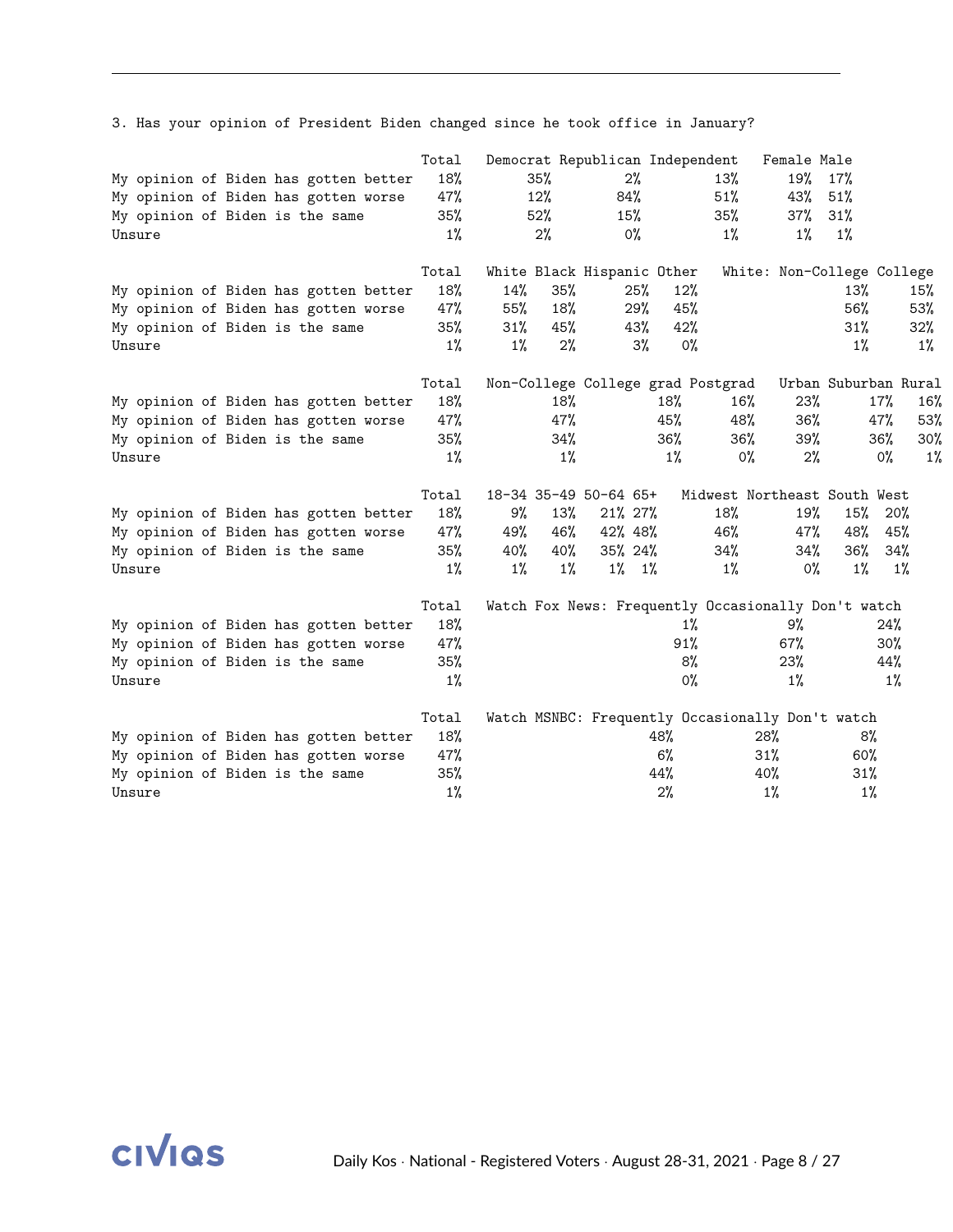|        | Total |     |        |                            |         |        | Democrat Republican Independent | Female Male                                            |               |        |     |
|--------|-------|-----|--------|----------------------------|---------|--------|---------------------------------|--------------------------------------------------------|---------------|--------|-----|
| Yes    | 37%   |     | 69%    |                            | 5%      |        | $30\%$                          |                                                        | $38\%$ $35\%$ |        |     |
| No     | 57%   |     | 21%    |                            | 94%     |        | 63%                             | 54%                                                    | 59%           |        |     |
| Unsure | $7\%$ |     | 10%    |                            | $1\%$   |        | 7%                              | 7%                                                     | 5%            |        |     |
|        | Total |     |        | White Black Hispanic Other |         |        |                                 | White: Non-College College                             |               |        |     |
| Yes    | 37%   | 29% | 64%    |                            | 57%     | 25%    |                                 |                                                        | $30\%$        |        | 29% |
| No     | 57%   | 65% | $27\%$ |                            | 36%     | 61%    |                                 |                                                        | 66%           |        | 65% |
| Unsure | 7%    | 5%  | $10\%$ |                            | 7%      | 14%    |                                 |                                                        | 5%            |        | 6%  |
|        | Total |     |        |                            |         |        |                                 | Non-College College grad Postgrad Urban Suburban Rural |               |        |     |
| Yes    | 37%   |     | $37\%$ |                            |         | 37%    | 34%                             | 47%                                                    |               | 36%    | 32% |
| No     | 57%   |     | 57%    |                            |         | 57%    | 59%                             | 45%                                                    |               | 58%    | 62% |
| Unsure | 7%    |     | $6\%$  |                            |         | $7\%$  | $7\%$                           | 8%                                                     |               | 6%     | 6%  |
|        | Total |     |        |                            |         |        |                                 | 18-34 35-49 50-64 65+ Midwest Northeast South West     |               |        |     |
| Yes    | 37%   | 37% | 34%    |                            | 39% 36% |        | 36%                             | 41%                                                    | 35%           | $37\%$ |     |
| No     | 57%   |     |        | $57\%$ 59% 55% 56%         |         |        | 56%                             | 55%                                                    | 59%           | 56%    |     |
| Unsure | 7%    | 6%  | $6\%$  |                            | 6% 8%   |        | 8%                              | 5%                                                     | 6%            | 7%     |     |
|        | Total |     |        |                            |         |        |                                 | Watch Fox News: Frequently Occasionally Don't watch    |               |        |     |
| Yes    | 37%   |     |        |                            |         | $2\%$  |                                 | 19%                                                    |               | 50%    |     |
| No     | 57%   |     |        |                            |         | 96%    |                                 | 78%                                                    |               | 41%    |     |
| Unsure | $7\%$ |     |        |                            |         | 2%     |                                 | 4%                                                     |               | 9%     |     |
|        | Total |     |        |                            |         |        |                                 | Watch MSNBC: Frequently Occasionally Don't watch       |               |        |     |
| Yes    | 37%   |     |        |                            |         | $77\%$ |                                 | 50%                                                    | 24%           |        |     |
| No     | 57%   |     |        |                            |         | 14%    |                                 | 41%                                                    | 71%           |        |     |
| Unsure | 7%    |     |        |                            |         | 9%     |                                 | 9%                                                     | 5%            |        |     |

4. Has the Biden administration done anything that you feel has benefited you personally?

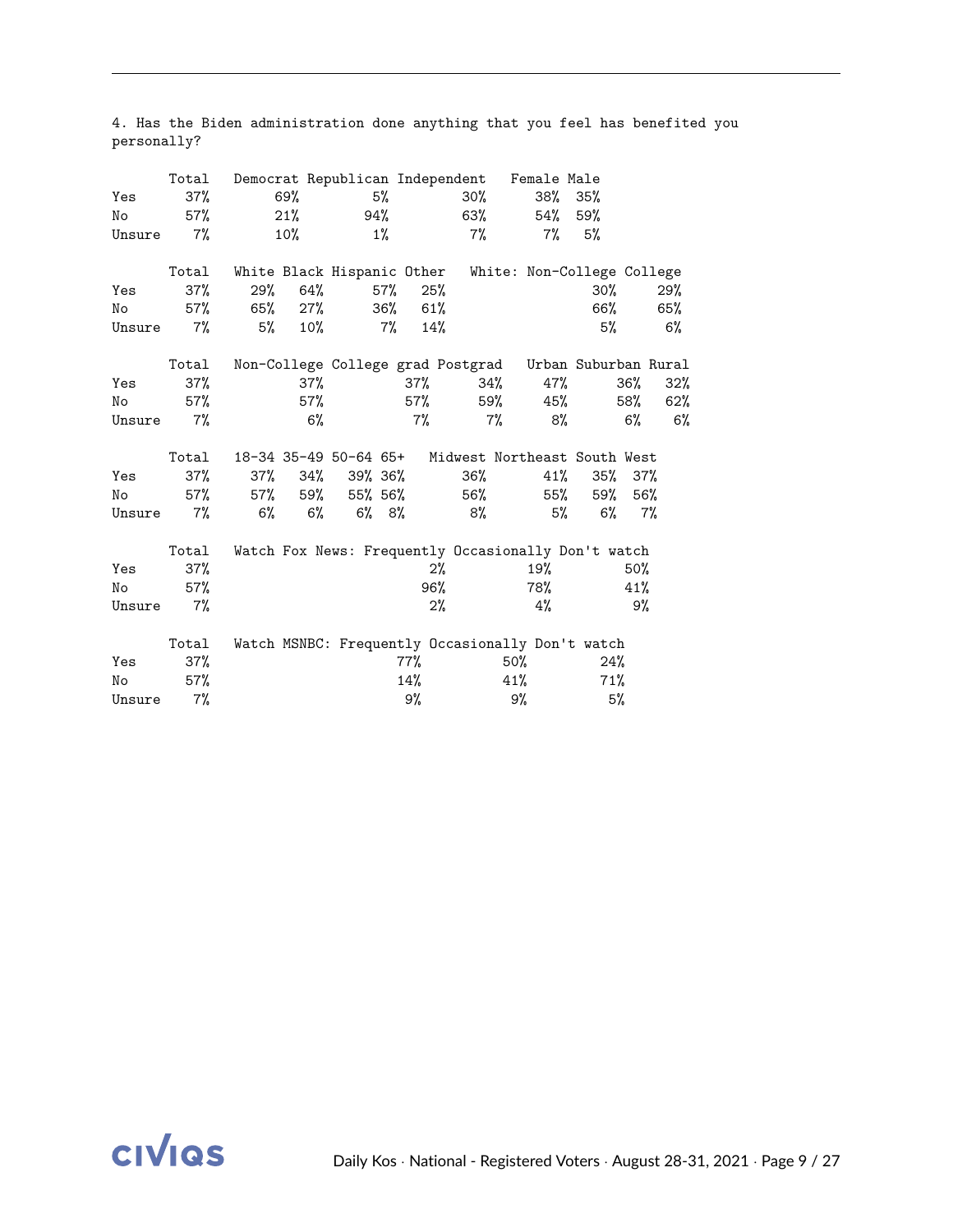|        | Total |                            |     |                 |             |     | Democrat Republican Independent | Female Male                                            |          |       |     |
|--------|-------|----------------------------|-----|-----------------|-------------|-----|---------------------------------|--------------------------------------------------------|----------|-------|-----|
| Yes    | 45%   |                            | 9%  |                 | 82%         |     | 52%                             | 42%                                                    | 50%      |       |     |
| No     | 48%   |                            | 85% |                 | 13%         |     | 40%                             | 52%                                                    | 45%      |       |     |
| Unsure | 6%    |                            | 6%  |                 | 5%          |     | 7%                              | 6%                                                     | 5%       |       |     |
|        | Total | White Black Hispanic Other |     |                 |             |     |                                 | White: Non-College College                             |          |       |     |
| Yes    | 45%   | 54%                        | 16% |                 | 29%         | 43% |                                 |                                                        | 55%      |       | 51% |
| No     | 48%   | 40%                        | 79% |                 | 66%         | 54% |                                 |                                                        | 38%      |       | 42% |
| Unsure | $6\%$ | 7%                         | 4%  |                 | 5%          | 2%  |                                 |                                                        | 7%       |       | 7%  |
|        | Total |                            |     |                 |             |     |                                 | Non-College College grad Postgrad Urban Suburban Rural |          |       |     |
| Yes    | 45%   |                            | 46% |                 |             | 44% | 44%                             | 35%                                                    |          | 43%   | 53% |
| No     | 48%   |                            | 48% |                 |             | 49% |                                 | 55%<br>50%                                             |          | 51%   | 41% |
| Unsure | 6%    |                            | 6%  |                 |             | 7%  | 6%                              | 10%                                                    |          | 5%    | 6%  |
|        |       |                            |     |                 |             |     |                                 |                                                        |          |       |     |
|        | Total |                            |     |                 |             |     |                                 | 18-34 35-49 50-64 65+ Midwest Northeast South West     |          |       |     |
| Yes    | 45%   | 47%                        | 46% | 42% 47%         |             |     | 45%                             | 46%                                                    | 47%      | 43%   |     |
| No     | 48%   |                            |     | 44% 48% 53% 49% |             |     | 48%                             | 47%                                                    | 47%      | 51%   |     |
| Unsure | $6\%$ | 9%                         | 6%  |                 | $6\%$ $4\%$ |     | 6%                              |                                                        | 7%<br>6% | $6\%$ |     |
|        | Total |                            |     |                 |             |     |                                 | Watch Fox News: Frequently Occasionally Don't watch    |          |       |     |
| Yes    | 45%   |                            |     |                 |             | 87% |                                 | 66%                                                    |          | 29%   |     |
| No     | 48%   |                            |     |                 |             |     | 8%                              | 29%                                                    |          | 64%   |     |
| Unsure | 6%    |                            |     |                 |             | 5%  |                                 | 5%                                                     |          | $7\%$ |     |
|        | Total |                            |     |                 |             |     |                                 | Watch MSNBC: Frequently Occasionally Don't watch       |          |       |     |
| Yes    | 45%   |                            |     |                 |             | 5%  |                                 | 29%                                                    | 59%      |       |     |
| No     | 48%   |                            |     |                 |             | 91% |                                 | 66%                                                    | 34%      |       |     |
| Unsure | 6%    |                            |     |                 |             | 4%  |                                 | 5%                                                     | $7\%$    |       |     |

5. Has the Biden administration done anything that you feel has harmed you personally?

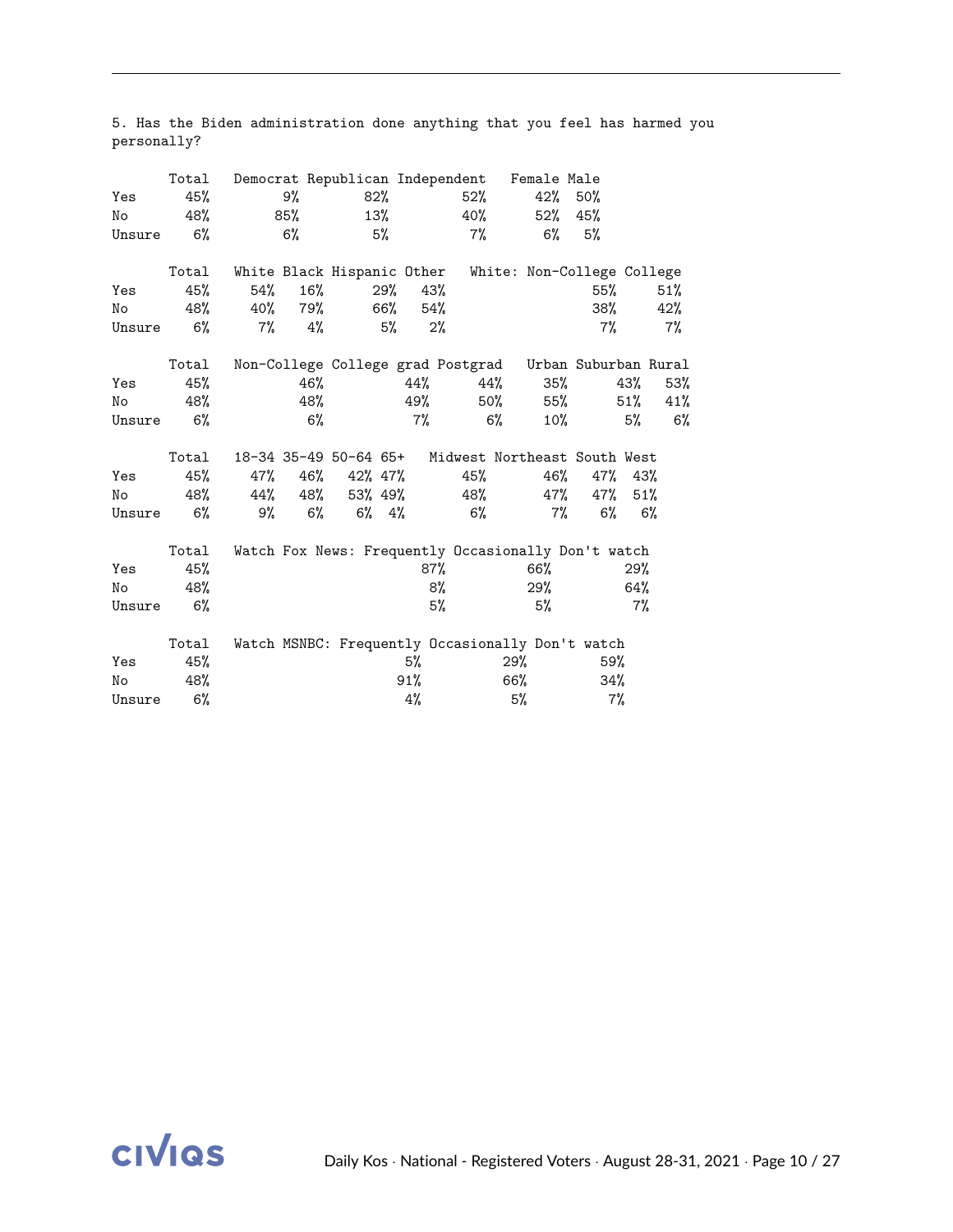6. We are going to ask about some of the things that President Biden and Democrats in Congress have done this year. For each action, please say if you approve of it, disapprove of it, or don't care one way or another. Passing the American Rescue Plan, an economic stimulus package that provides funding to address the COVID-19 pandemic. Do you approve, disapprove, or is it something you do not care about?

|                            |  | Total |     |       | Democrat Republican Independent |       |       |                                                     | Female Male |                      |     |       |
|----------------------------|--|-------|-----|-------|---------------------------------|-------|-------|-----------------------------------------------------|-------------|----------------------|-----|-------|
| Approve                    |  | 55%   |     | 92%   |                                 | 14%   |       | 53%                                                 | 58%         | 52%                  |     |       |
| Disapprove                 |  | 38%   |     | 6%    |                                 | 75%   |       | 39%                                                 | 34%         | 43%                  |     |       |
| Not something I care about |  | 3%    |     | $1\%$ |                                 | 5%    |       | 3%                                                  | 3%          | 3%                   |     |       |
| Unsure                     |  | 4%    |     | $1\%$ |                                 | 6%    |       | 6%                                                  | 5%          | 2%                   |     |       |
|                            |  | Total |     |       | White Black Hispanic Other      |       |       | White: Non-College College                          |             |                      |     |       |
| Approve                    |  | 55%   | 47% | 84%   |                                 | 75%   | 55%   |                                                     |             | 46%                  |     | 49%   |
| Disapprove                 |  | 38%   | 45% | 12%   |                                 | 22%   | 40%   |                                                     |             | 46%                  |     | 44%   |
| Not something I care about |  | 3%    | 3%  | 2%    |                                 | $1\%$ | 2%    |                                                     |             | 4%                   |     | $2\%$ |
| Unsure                     |  | 4%    | 5%  | 2%    |                                 | 2%    | $2\%$ |                                                     |             | 5%                   |     | 5%    |
|                            |  | Total |     |       |                                 |       |       | Non-College College grad Postgrad                   |             | Urban Suburban Rural |     |       |
| Approve                    |  | 55%   |     | 55%   |                                 |       | 54%   | 60%                                                 | 69%         |                      | 56% | 46%   |
| Disapprove                 |  | 38%   |     | 38%   |                                 |       | 40%   | 34%                                                 | 26%         |                      | 37% | 46%   |
| Not something I care about |  | 3%    |     | 3%    |                                 |       | $1\%$ | 2%                                                  | 2%          |                      | 3%  | 2%    |
| Unsure                     |  | 4%    |     | 4%    |                                 |       | 5%    | $3\%$                                               | 3%          |                      | 3%  | 6%    |
|                            |  | Total |     |       | 18-34 35-49 50-64 65+           |       |       | Midwest Northeast South West                        |             |                      |     |       |
| Approve                    |  | 55%   | 58% | 52%   | 58% 54%                         |       |       | 55%                                                 | 53%         | 55%                  | 57% |       |
| Disapprove                 |  | 38%   | 34% | 39%   | 38% 40%                         |       |       | 37%                                                 | 41%         | 37%                  | 38% |       |
| Not something I care about |  | 3%    | 2%  | 4%    | 3%                              | $3\%$ |       | 2%                                                  | 3%          | 3%                   | 3%  |       |
| Unsure                     |  | 4%    | 6%  | 5%    | 2%                              | 3%    |       | 6%                                                  | $3\%$       | 5%                   | 3%  |       |
|                            |  | Total |     |       |                                 |       |       | Watch Fox News: Frequently Occasionally Don't watch |             |                      |     |       |
| Approve                    |  | 55%   |     |       |                                 |       | 12%   |                                                     | 32%         |                      | 72% |       |
| Disapprove                 |  | 38%   |     |       |                                 |       | 75%   |                                                     | 62%         |                      | 22% |       |
| Not something I care about |  | 3%    |     |       |                                 |       | 6%    |                                                     | 2%          |                      | 2%  |       |
| Unsure                     |  | 4%    |     |       |                                 |       | 6%    |                                                     | 4%          |                      | 4%  |       |
|                            |  | Total |     |       |                                 |       |       | Watch MSNBC: Frequently Occasionally Don't watch    |             |                      |     |       |
| Approve                    |  | 55%   |     |       |                                 |       | 95%   | 73%                                                 |             | 41%                  |     |       |
| Disapprove                 |  | 38%   |     |       |                                 |       | 4%    | 23%                                                 |             | 50%                  |     |       |
| Not something I care about |  | 3%    |     |       |                                 |       | $1\%$ |                                                     | 1%          | 4%                   |     |       |
| Unsure                     |  | 4%    |     |       |                                 |       | $1\%$ | 2%                                                  |             | 5%                   |     |       |

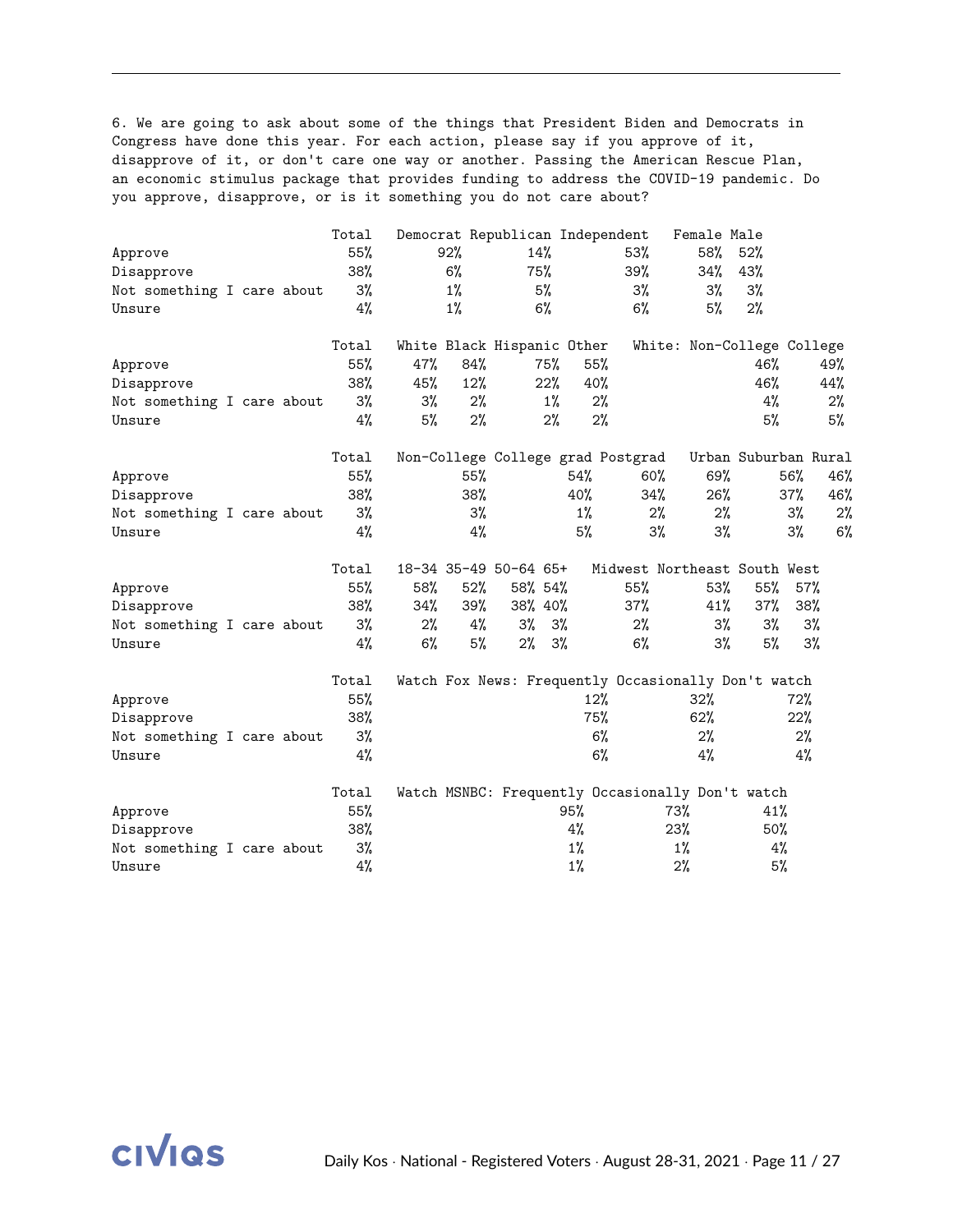| Approve<br>Disapprove<br>Not something I care about<br>Unsure |  | Total<br>51%<br>44%<br>2%<br>3% |                                                            | 91%<br>$7\%$<br>$1\%$<br>$1\%$ |                | 7%<br>86%<br>4%<br>$3\%$          |                              | Democrat Republican Independent | 48%<br>46%<br>2%<br>3%                                            | Female Male<br>54%<br>39%<br>3%<br>4%                                            | 48%<br>49%<br>1%<br>$1\%$ |                              |                        |
|---------------------------------------------------------------|--|---------------------------------|------------------------------------------------------------|--------------------------------|----------------|-----------------------------------|------------------------------|---------------------------------|-------------------------------------------------------------------|----------------------------------------------------------------------------------|---------------------------|------------------------------|------------------------|
| Approve<br>Disapprove<br>Not something I care about<br>Unsure |  | Total<br>51%<br>44%<br>2%<br>3% | White Black Hispanic Other<br>42%<br>52%<br>$3\%$<br>$3\%$ | 82%<br>13%                     | $1\%$<br>$3\%$ |                                   | 73%<br>26%<br>$0\%$<br>$1\%$ | 54%<br>43%<br>2%<br>0%          |                                                                   | White: Non-College College                                                       | 40%<br>54%<br>3%<br>3%    |                              | 47%<br>49%<br>3%<br>2% |
| Approve<br>Disapprove<br>Not something I care about<br>Unsure |  | Total<br>51%<br>44%<br>2%<br>3% |                                                            | 50%<br>45%                     | 2%<br>3%       |                                   |                              | 53%<br>43%<br>3%<br>2%          | Non-College College grad Postgrad<br>58%<br>40%<br>$1\%$<br>$1\%$ | 63%<br>32%<br>2%<br>2%                                                           | Urban Suburban Rural      | 53%<br>43%<br>2%<br>$2\%$    | 42%<br>53%<br>2%<br>2% |
| Approve<br>Disapprove<br>Not something I care about<br>Unsure |  | Total<br>51%<br>44%<br>2%<br>3% | 18-34 35-49 50-64 65+<br>52%<br>42%<br>4%<br>2%            | 49%<br>46%                     | 2%<br>$3\%$    | 54% 51%<br>42% 46%<br>2%<br>$3\%$ | $1\%$<br>2%                  |                                 | 50%<br>45%<br>2%<br>3%                                            | Midwest Northeast South West<br>51%<br>44%<br>$3\%$<br>$1\%$                     | 51%<br>45%<br>$2\%$<br>2% | 54%<br>41%<br>2%<br>3%       |                        |
| Approve<br>Disapprove<br>Not something I care about<br>Unsure |  | Total<br>51%<br>44%<br>2%<br>3% |                                                            |                                |                |                                   |                              | 3%<br>92%<br>$1\%$<br>$4\%$     |                                                                   | Watch Fox News: Frequently Occasionally Don't watch<br>26%<br>69%<br>2%<br>$3\%$ |                           | 70%<br>25%<br>$3\%$<br>$2\%$ |                        |
| Approve<br>Disapprove<br>Not something I care about<br>Unsure |  | Total<br>51%<br>44%<br>2%<br>3% |                                                            |                                |                |                                   |                              | 94%<br>4%<br>0%<br>$1\%$        |                                                                   | Watch MSNBC: Frequently Occasionally Don't watch<br>68%<br>29%<br>0%<br>3%       | 37%<br>57%<br>3%<br>3%    |                              |                        |

7. Rejoining the Paris Climate Agreement. Do you approve, disapprove, or is it something you do not care about?

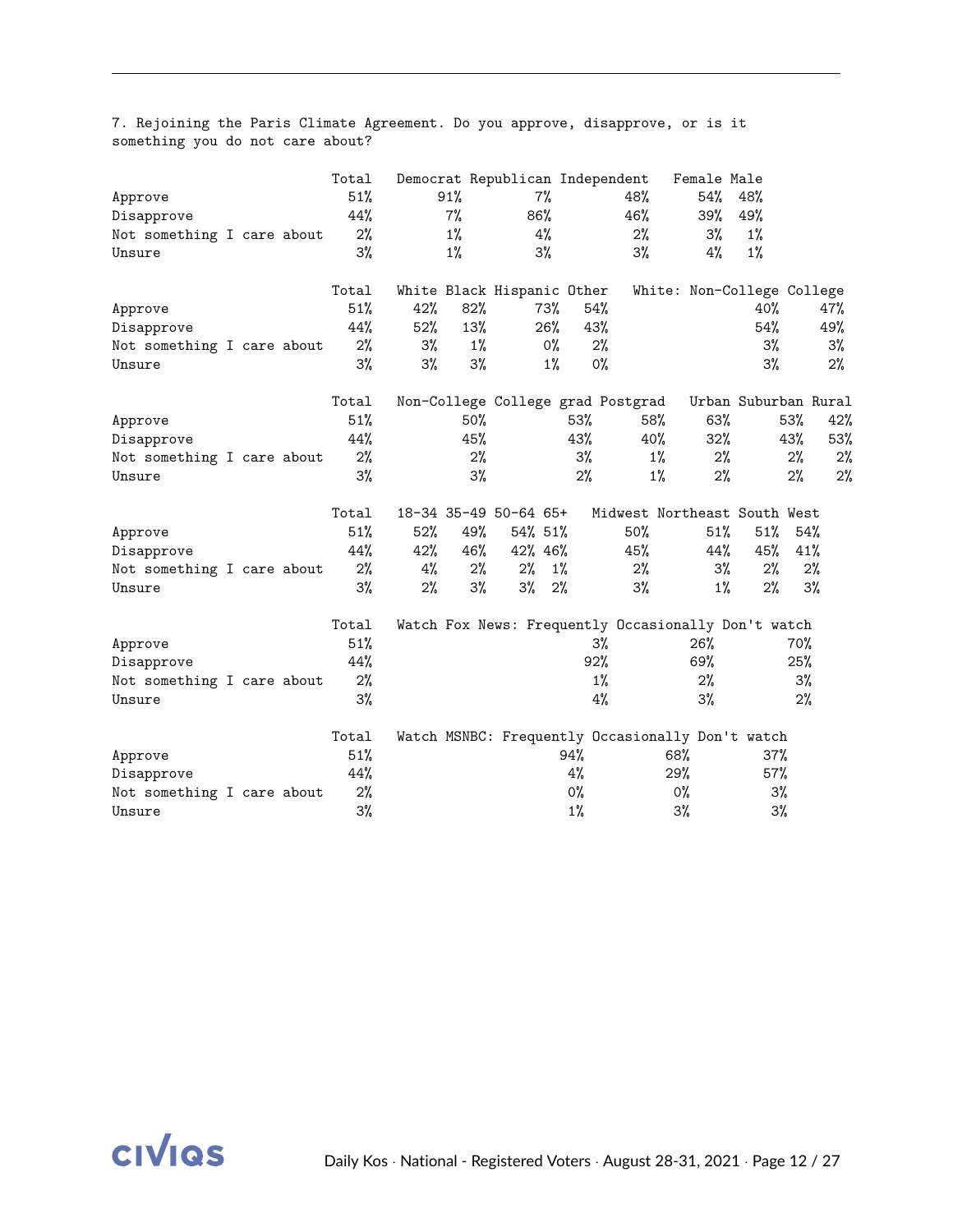| Approve<br>Disapprove<br>Not something I care about<br>Unsure |  | Total<br>43%<br>49%<br>3%<br>5%    |                        | 79%<br>9%<br>5%<br>$7\%$ | Democrat Republican Independent<br>95%                  | 2%<br>$1\%$<br>$2\%$     |                          | 41%<br>52%<br>2%<br>4% | Female Male<br>46%<br>45%<br>3%<br>6%                     | 40%<br>54%<br>3%<br>3%       |                           |                           |
|---------------------------------------------------------------|--|------------------------------------|------------------------|--------------------------|---------------------------------------------------------|--------------------------|--------------------------|------------------------|-----------------------------------------------------------|------------------------------|---------------------------|---------------------------|
| Approve<br>Disapprove<br>Not something I care about<br>Unsure |  | Total<br>43%<br>49%<br>3%<br>5%    | 35%<br>59%<br>2%<br>4% | 70%<br>15%<br>6%<br>10%  | White Black Hispanic Other                              | 63%<br>26%<br>5%<br>7%   | 45%<br>50%<br>3%<br>3%   |                        | White: Non-College College                                | 33%<br>61%<br>2%<br>4%       |                           | 40%<br>55%<br>$2\%$<br>4% |
| Approve<br>Disapprove<br>Not something I care about<br>Unsure |  | Total<br>43%<br>49%<br>3%<br>5%    |                        | 41%<br>51%<br>3%<br>5%   | Non-College College grad Postgrad                       |                          | 48%<br>46%<br>2%<br>5%   | 46%<br>47%<br>3%<br>4% | 54%<br>37%<br>3%<br>$6\%$                                 | Urban Suburban Rural         | 45%<br>48%<br>$3\%$<br>4% | 36%<br>58%<br>2%<br>3%    |
| Approve<br>Disapprove<br>Not something I care about<br>Unsure |  | Total<br>43%<br>49%<br>3%<br>5%    | 46%<br>47%<br>3%<br>4% | 40%<br>51%<br>3%<br>6%   | 18-34 35-49 50-64 65+<br>46% 40%<br>47% 52%<br>2%<br>5% | 3%<br>4%                 |                          | 44%<br>51%<br>2%<br>3% | Midwest Northeast South West<br>43%<br>49%<br>$3\%$<br>5% | 41%<br>50%<br>4%<br>$6\%$    | 47%<br>46%<br>3%<br>5%    |                           |
| Approve<br>Disapprove<br>Not something I care about<br>Unsure |  | Total<br>43%<br>49%<br>3%<br>5%    |                        |                          | Watch Fox News: Frequently Occasionally Don't watch     |                          | 1%<br>98%<br>2%<br>$0\%$ |                        | 20%<br>74%<br>4%<br>$3\%$                                 |                              | 60%<br>30%<br>$3\%$<br>6% |                           |
| Approve<br>Disapprove<br>Not something I care about<br>Unsure |  | Total<br>43%<br>49%<br>$3\%$<br>5% |                        |                          | Watch MSNBC: Frequently Occasionally Don't watch        | 80%<br>8%<br>$4\%$<br>8% |                          |                        | 60%<br>29%<br>$3\%$<br>7%                                 | $30\%$<br>64%<br>$2\%$<br>3% |                           |                           |

8. Revoking permits for the construction of the Keystone XL pipeline. Do you approve, disapprove, or is it something you do not care about?

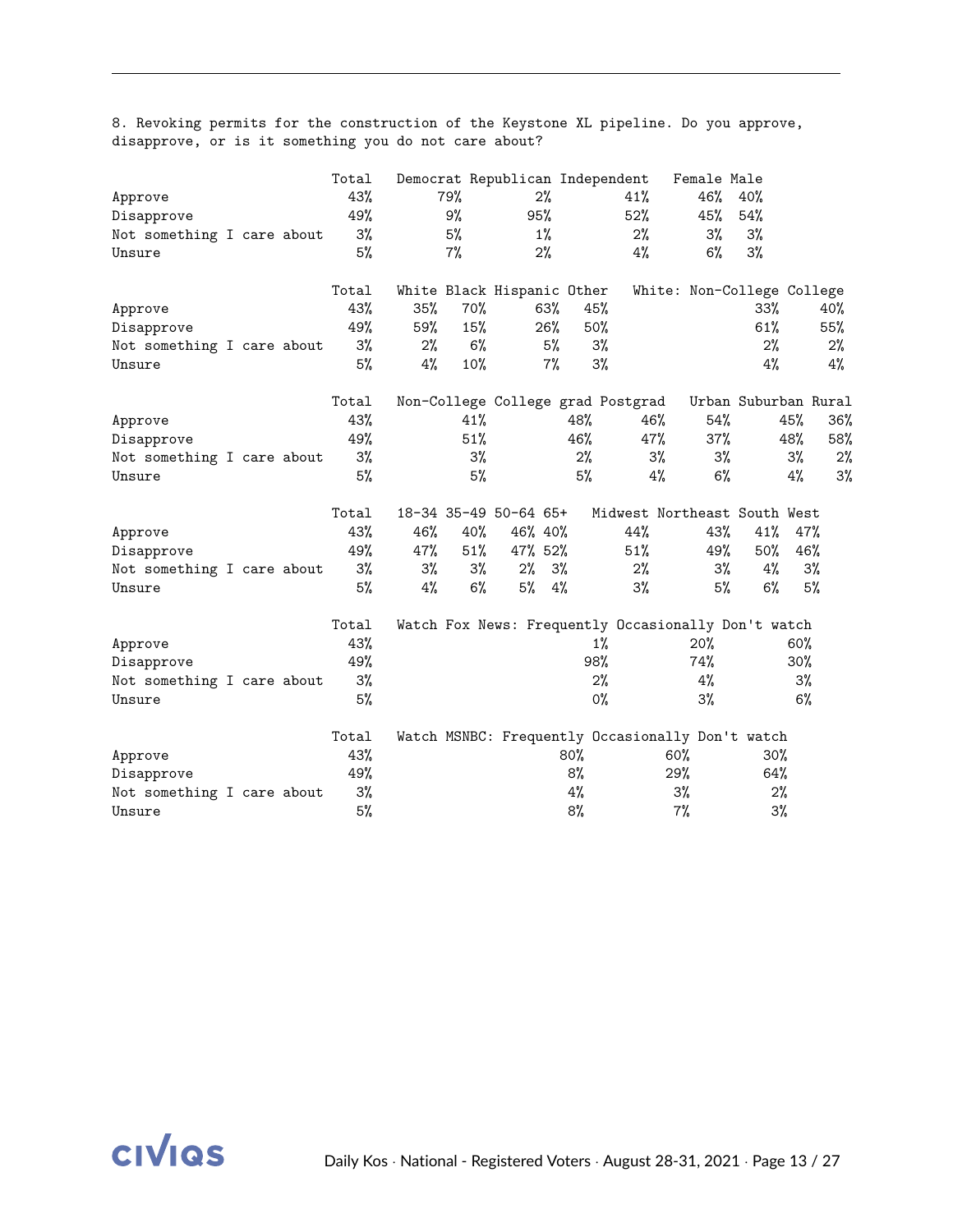| Approve<br>Disapprove<br>Not something I care about<br>Unsure |  | Total<br>49%<br>$30\%$<br>18%<br>2% |                            | 79%<br>7%<br>12%<br>$2\%$ | Democrat Republican Independent                              | 17%<br>58%<br>23%<br>2% |                           | 46%<br>30%<br>20%<br>4%                                      | Female Male<br>54%<br>28%<br>15%<br>$3\%$                                         | 44%<br>33%<br>21%<br>2%    |                         |                            |
|---------------------------------------------------------------|--|-------------------------------------|----------------------------|---------------------------|--------------------------------------------------------------|-------------------------|---------------------------|--------------------------------------------------------------|-----------------------------------------------------------------------------------|----------------------------|-------------------------|----------------------------|
| Approve<br>Disapprove<br>Not something I care about<br>Unsure |  | Total<br>49%<br>$30\%$<br>18%<br>2% | 42%<br>37%<br>20%<br>2%    | 79%<br>8%<br>10%<br>3%    | White Black Hispanic Other                                   | 67%<br>18%<br>13%<br>2% | 46%<br>22%<br>28%<br>4%   |                                                              | White: Non-College College                                                        | 38%<br>40%<br>20%<br>2%    |                         | 48%<br>$30\%$<br>20%<br>2% |
| Approve<br>Disapprove<br>Not something I care about<br>Unsure |  | Total<br>49%<br>30%<br>18%<br>2%    |                            | 47%<br>33%<br>18%<br>3%   |                                                              |                         | 55%<br>26%<br>18%<br>1%   | Non-College College grad Postgrad<br>54%<br>23%<br>21%<br>2% | 59%<br>21%<br>17%<br>3%                                                           | Urban Suburban Rural       | 51%<br>28%<br>19%<br>2% | 41%<br>40%<br>17%<br>2%    |
| Approve<br>Disapprove<br>Not something I care about<br>Unsure |  | Total<br>49%<br>30%<br>18%<br>2%    | 54%<br>22%<br>23%<br>$2\%$ | 52%<br>28%<br>17%<br>2%   | 18-34 35-49 50-64 65+<br>52% 39%<br>33% 37%<br>13% 20%<br>2% | 3%                      |                           | 48%<br>30%<br>19%<br>3%                                      | Midwest Northeast South West<br>49%<br>31%<br>18%<br>2%                           | 47%<br>32%<br>18%<br>$3\%$ | 54%<br>27%<br>18%<br>2% |                            |
| Approve<br>Disapprove<br>Not something I care about<br>Unsure |  | Total<br>49%<br>30%<br>18%<br>2%    |                            |                           |                                                              |                         | 13%<br>66%<br>20%<br>2%   |                                                              | Watch Fox News: Frequently Occasionally Don't watch<br>33%<br>43%<br>23%<br>$1\%$ |                            | 63%<br>19%<br>16%<br>3% |                            |
| Approve<br>Disapprove<br>Not something I care about<br>Unsure |  | Total<br>49%<br>30%<br>18%<br>2%    |                            |                           |                                                              |                         | $81\%$<br>4%<br>11%<br>4% |                                                              | Watch MSNBC: Frequently Occasionally Don't watch<br>62%<br>18%<br>18%<br>2%       | 39%<br>40%<br>19%<br>2%    |                         |                            |

9. Declaring Juneteenth a new federal holiday. Do you approve, disapprove, or is it something you do not care about?

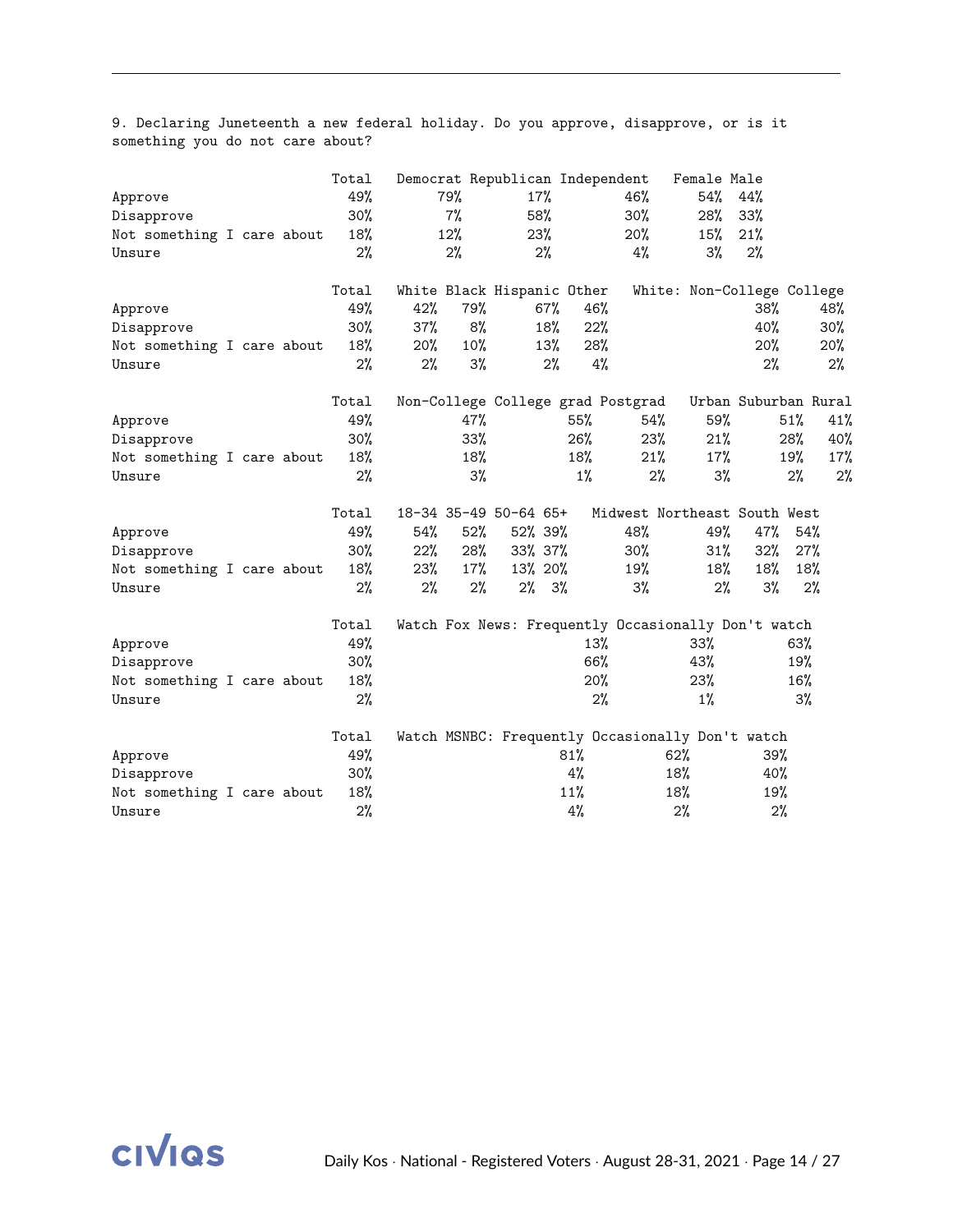|                            |  | Total |       |       | Democrat Republican Independent   |       |       |                                                     | Female Male                |                      |       |       |
|----------------------------|--|-------|-------|-------|-----------------------------------|-------|-------|-----------------------------------------------------|----------------------------|----------------------|-------|-------|
| Approve                    |  | 52%   |       | 77%   | 23%                               |       |       | 51%                                                 | 49%                        | 55%                  |       |       |
| Disapprove                 |  | 35%   |       | 10%   | 65%                               |       |       | 35%                                                 | 35%                        | 35%                  |       |       |
| Not something I care about |  | $1\%$ |       | $1\%$ | $1\%$                             |       |       | $1\%$                                               | $1\%$                      | 1%                   |       |       |
| Unsure                     |  | 12%   |       | 12%   | 11%                               |       |       | 13%                                                 | 16%                        | 9%                   |       |       |
|                            |  | Total |       |       | White Black Hispanic Other        |       |       |                                                     | White: Non-College College |                      |       |       |
| Approve                    |  | 52%   | 46%   | 77%   |                                   | 59%   | 54%   |                                                     |                            | 47%                  |       | 45%   |
| Disapprove                 |  | 35%   | 41%   | 12%   |                                   | 28%   | 29%   |                                                     |                            | 41%                  |       | 39%   |
| Not something I care about |  | $1\%$ | $1\%$ | $2\%$ |                                   | $1\%$ | 0%    |                                                     |                            | $1\%$                |       | 0%    |
| Unsure                     |  | 12%   | 13%   | 9%    |                                   | 11%   | 17%   |                                                     |                            | 11%                  |       | 16%   |
|                            |  | Total |       |       | Non-College College grad Postgrad |       |       |                                                     |                            | Urban Suburban Rural |       |       |
| Approve                    |  | 52%   |       | 53%   |                                   |       | 53%   | 45%                                                 | 59%                        |                      | 53%   | 46%   |
| Disapprove                 |  | 35%   |       | 35%   |                                   |       | 32%   | 41%                                                 | 26%                        |                      | 34%   | 41%   |
| Not something I care about |  | $1\%$ |       | $1\%$ |                                   |       | $1\%$ | $0\%$                                               | $1\%$                      |                      | $1\%$ | $1\%$ |
| Unsure                     |  | 12%   |       | 11%   |                                   |       | 14%   | 14%                                                 | 14%                        |                      | 12%   | 11%   |
|                            |  | Total |       |       | 18-34 35-49 50-64 65+             |       |       | Midwest Northeast South West                        |                            |                      |       |       |
| Approve                    |  | 52%   | 49%   | 45%   | 55% 59%                           |       |       | 47%                                                 | 52%                        | 54%                  | 53%   |       |
| Disapprove                 |  | 35%   | 32%   | 40%   | 34% 33%                           |       |       | 35%                                                 | 34%                        | 35%                  | 35%   |       |
| Not something I care about |  | 1%    | 1%    | 1%    | 1%                                | $1\%$ |       | 2%                                                  | $1\%$                      | $1\%$                | $0\%$ |       |
| Unsure                     |  | 12%   | 17%   | 14%   | 10%                               | 8%    |       | 16%                                                 | 13%                        | $10\%$               | 12%   |       |
|                            |  | Total |       |       |                                   |       |       | Watch Fox News: Frequently Occasionally Don't watch |                            |                      |       |       |
| Approve                    |  | 52%   |       |       |                                   |       | 25%   |                                                     | 38%                        |                      | 62%   |       |
| Disapprove                 |  | 35%   |       |       |                                   |       | 65%   |                                                     | 52%                        |                      | 23%   |       |
| Not something I care about |  | $1\%$ |       |       |                                   |       | 2%    |                                                     | $0\%$                      |                      | $1\%$ |       |
| Unsure                     |  | 12%   |       |       |                                   |       | 9%    |                                                     | 10%                        |                      | 14%   |       |
|                            |  | Total |       |       |                                   |       |       | Watch MSNBC: Frequently Occasionally Don't watch    |                            |                      |       |       |
| Approve                    |  | 52%   |       |       |                                   | 89%   |       |                                                     | 62%                        | 41%                  |       |       |
| Disapprove                 |  | 35%   |       |       |                                   | 7%    |       |                                                     | 25%                        | 44%                  |       |       |
| Not something I care about |  | $1\%$ |       |       |                                   | 1%    |       |                                                     | $2\%$                      | 1%                   |       |       |
| Unsure                     |  | 12%   |       |       |                                   | $3\%$ |       |                                                     | 12%                        | 14%                  |       |       |

10. Withdrawing American troops from Afghanistan. Do you approve, disapprove, or is it something you do not care about?

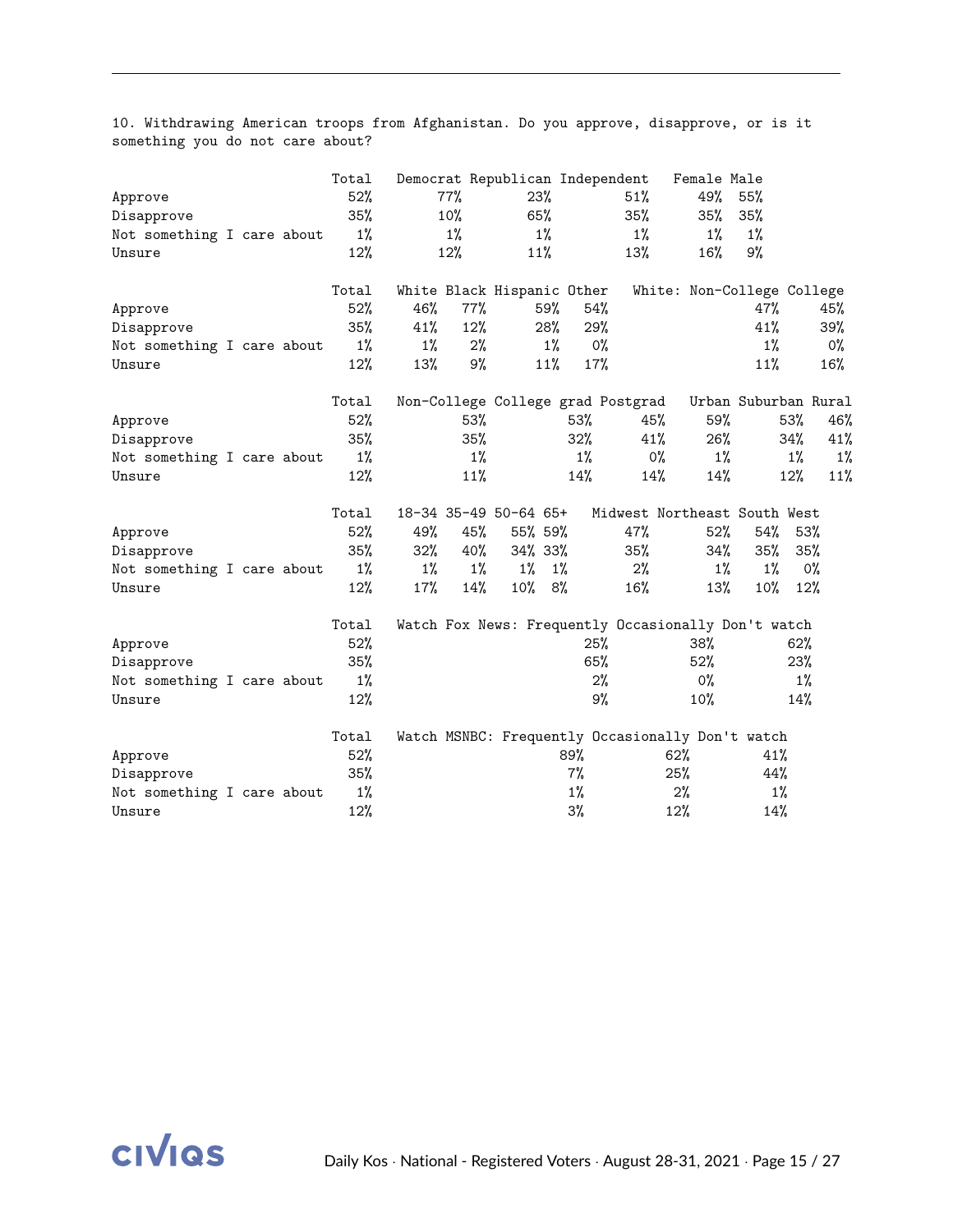11. Increasing the COVID-19 vaccine supply and administering shots to over 200 million Americans. Do you approve, disapprove, or is it something you do not care about?

|                            |  | Total |     |       | Democrat Republican Independent   |       |                                                     | Female Male                |                      |       |        |
|----------------------------|--|-------|-----|-------|-----------------------------------|-------|-----------------------------------------------------|----------------------------|----------------------|-------|--------|
| Approve                    |  | 71%   |     | 93%   | 47%                               |       | 70%                                                 | 73%                        | 70%                  |       |        |
| Disapprove                 |  | 12%   |     | 3%    | 25%                               |       | 12%                                                 | 13%                        | 12%                  |       |        |
| Not something I care about |  | 13%   |     | 2%    | 25%                               |       | 13%                                                 | $10\%$                     | 16%                  |       |        |
| Unsure                     |  | 4%    |     | $2\%$ | 4%                                |       | 5%                                                  | 4%                         | 3%                   |       |        |
|                            |  | Total |     |       | White Black Hispanic Other        |       |                                                     | White: Non-College College |                      |       |        |
| Approve                    |  | 71%   | 67% | 89%   | 79%                               | 72%   |                                                     |                            | 65%                  |       | 71%    |
| Disapprove                 |  | 12%   | 15% | 3%    | 6%                                | 9%    |                                                     |                            | 17%                  |       | $12\%$ |
| Not something I care about |  | 13%   | 14% | 4%    | 11%                               | 12%   |                                                     |                            | 15%                  |       | 14%    |
| Unsure                     |  | 4%    | 3%  | 4%    | 4%                                | 7%    |                                                     |                            | 4%                   |       | $3\%$  |
|                            |  | Total |     |       | Non-College College grad Postgrad |       |                                                     |                            | Urban Suburban Rural |       |        |
| Approve                    |  | 71%   |     | 70%   |                                   | 72%   | 75%                                                 | 81%                        |                      | 73%   | 64%    |
| Disapprove                 |  | 12%   |     | 13%   |                                   | 11%   | $10\%$                                              | 9%                         |                      | 11%   | 16%    |
| Not something I care about |  | 13%   |     | 12%   |                                   | 14%   | 12%                                                 | 7%                         |                      | 12%   | 15%    |
| Unsure                     |  | 4%    |     | 4%    |                                   | 3%    | 3%                                                  | 3%                         |                      | 3%    | 5%     |
|                            |  | Total |     |       | 18-34 35-49 50-64 65+             |       | Midwest Northeast South West                        |                            |                      |       |        |
| Approve                    |  | 71%   | 67% | 63%   | 76% 79%                           |       | 67%                                                 | 69%                        | 73%                  | 74%   |        |
| Disapprove                 |  | 12%   | 11% | 17%   | 12% 11%                           |       | 15%                                                 | 16%                        | 12%                  | 9%    |        |
| Not something I care about |  | 13%   | 18% | 16%   | 9%<br>7%                          |       | 14%                                                 | 12%                        | $12\%$               | 13%   |        |
| Unsure                     |  | 4%    | 5%  | 4%    | 2%                                | 4%    | 4%                                                  | $3\%$                      | 4%                   | $3\%$ |        |
|                            |  | Total |     |       |                                   |       | Watch Fox News: Frequently Occasionally Don't watch |                            |                      |       |        |
| Approve                    |  | 71%   |     |       |                                   | 65%   |                                                     | 57%                        |                      | 78%   |        |
| Disapprove                 |  | 12%   |     |       |                                   | 9%    |                                                     | 21%                        |                      | 10%   |        |
| Not something I care about |  | 13%   |     |       |                                   | 19%   |                                                     | 19%                        |                      | 9%    |        |
| Unsure                     |  | 4%    |     |       |                                   | 6%    |                                                     | $3\%$                      |                      | 3%    |        |
|                            |  | Total |     |       |                                   |       | Watch MSNBC: Frequently Occasionally Don't watch    |                            |                      |       |        |
| Approve                    |  | 71%   |     |       |                                   | 96%   | 84%                                                 |                            | 62%                  |       |        |
| Disapprove                 |  | 12%   |     |       |                                   | $1\%$ |                                                     | 6%                         | 17%                  |       |        |
| Not something I care about |  | 13%   |     |       |                                   | $2\%$ |                                                     | $7\%$                      | 17%                  |       |        |
| Unsure                     |  | 4%    |     |       |                                   | $1\%$ |                                                     | 3%                         | 4%                   |       |        |

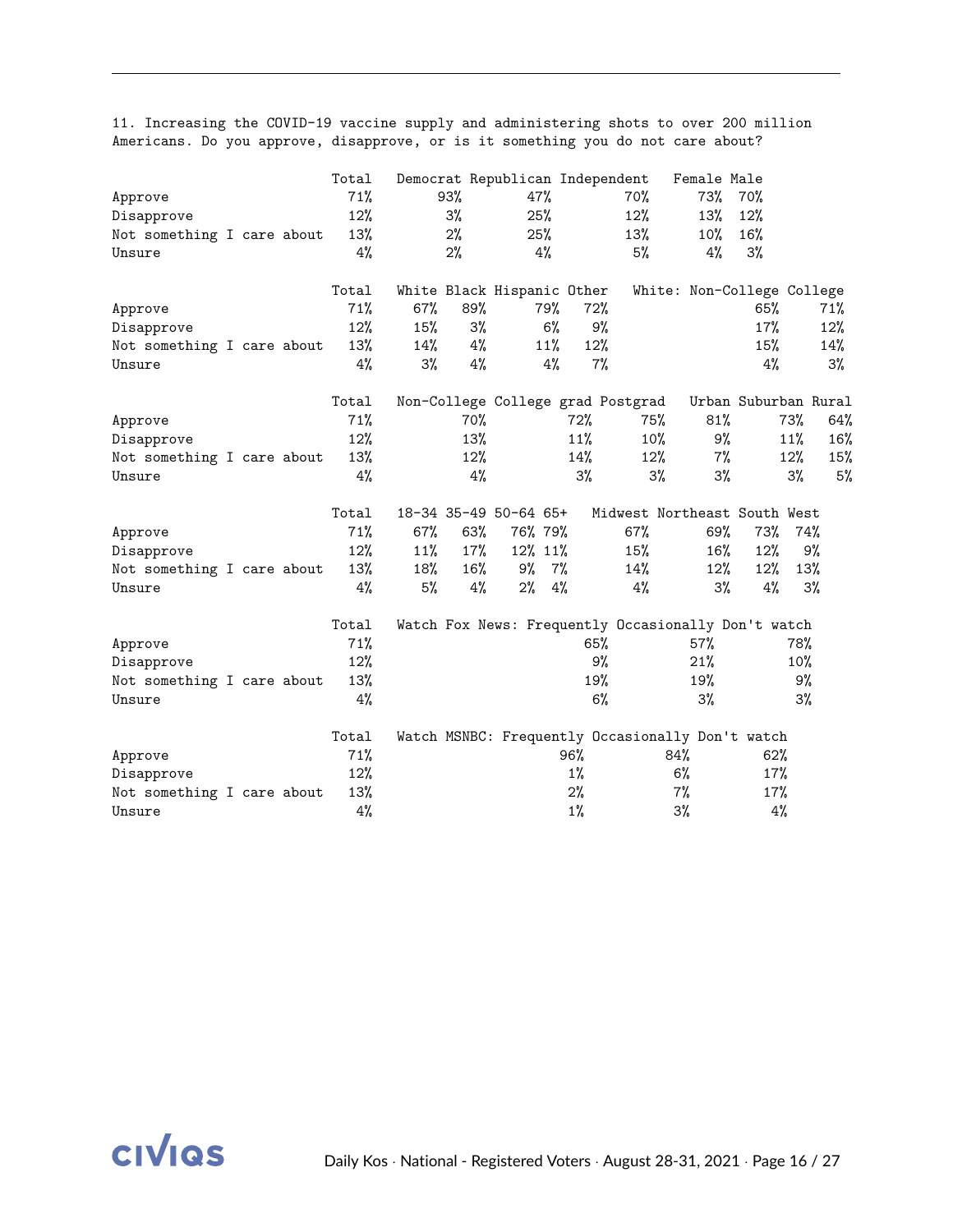|                            |  | Total |     |       | Democrat Republican Independent                     |       |       |       | Female Male                  |                      |       |     |
|----------------------------|--|-------|-----|-------|-----------------------------------------------------|-------|-------|-------|------------------------------|----------------------|-------|-----|
| Approve                    |  | 52%   |     | 88%   | 13%                                                 |       |       | 48%   | 53%                          | 50%                  |       |     |
| Disapprove                 |  | 41%   |     | 7%    | 78%                                                 |       |       | 43%   | 38%                          | 44%                  |       |     |
| Not something I care about |  | 2%    |     | 2%    |                                                     | 3%    |       | 2%    | 3%                           | $1\%$                |       |     |
| Unsure                     |  | 6%    |     | 4%    |                                                     | 6%    |       | 8%    | $6\%$                        | 4%                   |       |     |
|                            |  | Total |     |       | White Black Hispanic Other                          |       |       |       | White: Non-College College   |                      |       |     |
| Approve                    |  | 52%   | 44% | 77%   |                                                     | 69%   | 54%   |       |                              | 43%                  |       | 47% |
| Disapprove                 |  | 41%   | 48% | 14%   |                                                     | 25%   | 44%   |       |                              | 49%                  |       | 44% |
| Not something I care about |  | $2\%$ | 2%  | 4%    |                                                     | 2%    | $0\%$ |       |                              | 2%                   |       | 2%  |
| Unsure                     |  | $6\%$ | 6%  | 5%    |                                                     | 5%    | 2%    |       |                              | 6%                   |       | 6%  |
|                            |  | Total |     |       | Non-College College grad Postgrad                   |       |       |       |                              | Urban Suburban Rural |       |     |
| Approve                    |  | 52%   |     | 51%   |                                                     |       | 52%   | 55%   | 61%                          |                      | 52%   | 47% |
| Disapprove                 |  | 41%   |     | 42%   |                                                     |       | 40%   | 37%   | 31%                          |                      | 39%   | 48% |
| Not something I care about |  | 2%    |     | $2\%$ |                                                     |       | 2%    | $3\%$ | 2%                           |                      | $2\%$ | 2%  |
| Unsure                     |  | $6\%$ |     | 6%    |                                                     |       | 5%    | 6%    | 6%                           |                      | $7\%$ | 3%  |
|                            |  | Total |     |       | 18-34 35-49 50-64 65+                               |       |       |       | Midwest Northeast South West |                      |       |     |
| Approve                    |  | 52%   | 47% | 49%   | 55% 56%                                             |       |       | 51%   | 49%                          | 52%                  | 55%   |     |
| Disapprove                 |  | 41%   | 39% | 42%   | 40% 40%                                             |       |       | 41%   | 44%                          | 41%                  | 37%   |     |
| Not something I care about |  | $2\%$ | 5%  | 2%    | $1\%$                                               | $1\%$ |       | 2%    | $1\%$                        | $3\%$                | 2%    |     |
| Unsure                     |  | 6%    | 8%  | $7\%$ | 4%                                                  | 3%    |       | 6%    | 7%                           | 5%                   | 6%    |     |
|                            |  | Total |     |       | Watch Fox News: Frequently Occasionally Don't watch |       |       |       |                              |                      |       |     |
| Approve                    |  | 52%   |     |       |                                                     |       | 15%   |       | 31%                          |                      | 67%   |     |
| Disapprove                 |  | 41%   |     |       |                                                     |       | 76%   |       | 62%                          |                      | 26%   |     |
| Not something I care about |  | 2%    |     |       |                                                     |       | 5%    |       | 1%                           |                      | 2%    |     |
| Unsure                     |  | 6%    |     |       |                                                     |       | 5%    |       | 6%                           |                      | 6%    |     |
|                            |  | Total |     |       | Watch MSNBC: Frequently Occasionally Don't watch    |       |       |       |                              |                      |       |     |
| Approve                    |  | 52%   |     |       |                                                     | 95%   |       |       | 69%                          | 37%                  |       |     |
| Disapprove                 |  | 41%   |     |       |                                                     | 4%    |       |       | 24%                          | 54%                  |       |     |
| Not something I care about |  | 2%    |     |       |                                                     | 1%    |       |       | 1%                           | 3%                   |       |     |
| Unsure                     |  | 6%    |     |       |                                                     | $1\%$ |       |       | 6%                           | 6%                   |       |     |

12. Passing a \$1.1 trillion bipartisan infrastructure bill in the U.S. Senate. Do you approve, disapprove, or is it something you do not care about?

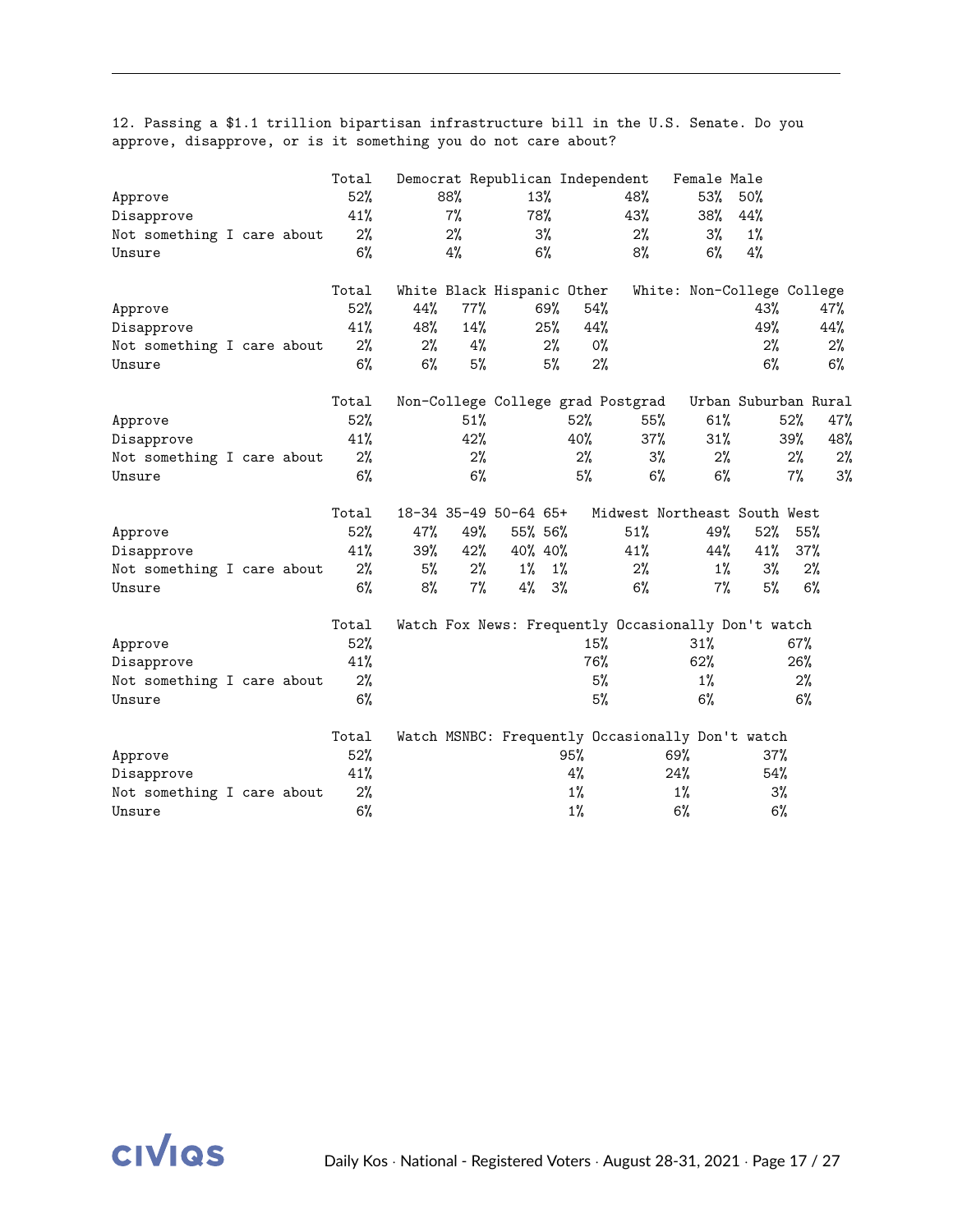13. Signing executive actions to reverse former President Trump's immigration and border policies. Do you approve, disapprove, or is it something you do not care about?

|                            |  | Total |       |       | Democrat Republican Independent |       |       |                                                     | Female Male                |                      |       |       |
|----------------------------|--|-------|-------|-------|---------------------------------|-------|-------|-----------------------------------------------------|----------------------------|----------------------|-------|-------|
| Approve                    |  | 44%   |       | 82%   |                                 | 4%    |       | 41%                                                 | 46%                        | 42%                  |       |       |
| Disapprove                 |  | 50%   |       | 9%    | 96%                             |       |       | 52%                                                 | 47%                        | 54%                  |       |       |
| Not something I care about |  | 2%    |       | 3%    |                                 | $1\%$ |       | $1\%$                                               | 2%                         | 2%                   |       |       |
| Unsure                     |  | 4%    |       | 6%    |                                 | 0%    |       | 6%                                                  | 5%                         | 3%                   |       |       |
|                            |  | Total |       |       | White Black Hispanic Other      |       |       |                                                     | White: Non-College College |                      |       |       |
| Approve                    |  | 44%   | 36%   | 72%   |                                 | 64%   | 46%   |                                                     |                            | 32%                  |       | 43%   |
| Disapprove                 |  | 50%   | 60%   | 16%   |                                 | 26%   | 49%   |                                                     |                            | 63%                  |       | 54%   |
| Not something I care about |  | $2\%$ | $1\%$ | 5%    |                                 | 3%    | 3%    |                                                     |                            | $1\%$                |       | $1\%$ |
| Unsure                     |  | 4%    | 3%    | 6%    |                                 | 6%    | 3%    |                                                     |                            | 4%                   |       | 3%    |
|                            |  | Total |       |       |                                 |       |       | Non-College College grad Postgrad                   |                            | Urban Suburban Rural |       |       |
| Approve                    |  | 44%   |       | 42%   |                                 |       | 50%   | 49%                                                 | 52%                        |                      | 46%   | 36%   |
| Disapprove                 |  | 50%   |       | 52%   |                                 |       | 46%   | 45%                                                 | 38%                        |                      | 49%   | 58%   |
| Not something I care about |  | 2%    |       | $2\%$ |                                 |       | 1%    | 2%                                                  | $3\%$                      |                      | $1\%$ | 2%    |
| Unsure                     |  | 4%    |       | 4%    |                                 |       | 3%    | 4%                                                  | 7%                         |                      | 4%    | 4%    |
|                            |  | Total |       |       | 18-34 35-49 50-64 65+           |       |       | Midwest Northeast South West                        |                            |                      |       |       |
| Approve                    |  | 44%   | 48%   | 40%   | 48% 41%                         |       |       | 46%                                                 | 43%                        | 43%                  | 46%   |       |
| Disapprove                 |  | 50%   | 46%   | 54%   | 47% 53%                         |       |       | 49%                                                 | 51%                        | 51%                  | 48%   |       |
| Not something I care about |  | 2%    | 2%    | 3%    | $1\%$                           | 2%    |       | $1\%$                                               | $1\%$                      | 2%                   | 3%    |       |
| Unsure                     |  | 4%    | 4%    | $3\%$ | 5%                              | 4%    |       | 5%                                                  | 5%                         | 4%                   | 3%    |       |
|                            |  | Total |       |       |                                 |       |       | Watch Fox News: Frequently Occasionally Don't watch |                            |                      |       |       |
| Approve                    |  | 44%   |       |       |                                 |       | $2\%$ |                                                     | 22%                        |                      | 61%   |       |
| Disapprove                 |  | 50%   |       |       |                                 |       | 98%   |                                                     | 74%                        |                      | 31%   |       |
| Not something I care about |  | 2%    |       |       |                                 |       | $1\%$ |                                                     | 1%                         |                      | 2%    |       |
| Unsure                     |  | 4%    |       |       |                                 |       | 0%    |                                                     | 2%                         |                      | 5%    |       |
|                            |  | Total |       |       |                                 |       |       | Watch MSNBC: Frequently Occasionally Don't watch    |                            |                      |       |       |
| Approve                    |  | 44%   |       |       |                                 |       | 83%   | 62%                                                 |                            | 31%                  |       |       |
| Disapprove                 |  | 50%   |       |       |                                 |       | 5%    | 32%                                                 |                            | 65%                  |       |       |
| Not something I care about |  | 2%    |       |       |                                 |       | $2\%$ |                                                     | 2%                         | 2%                   |       |       |
| Unsure                     |  | 4%    |       |       |                                 |       | 9%    |                                                     | 5%                         | 3%                   |       |       |

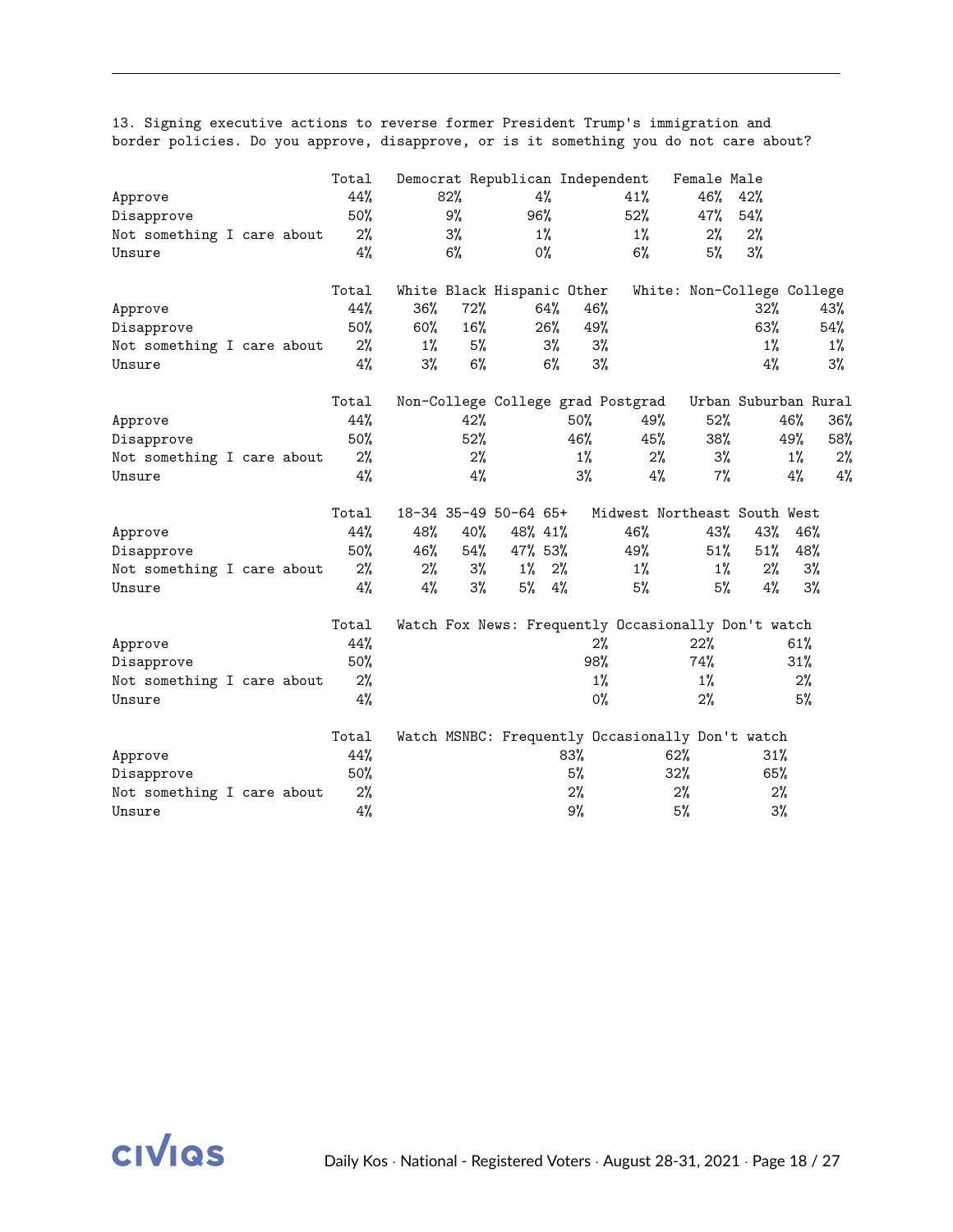|                            |  | Total |     |     | Democrat Republican Independent |        |       |                                   | Female Male                                         |                      |       |       |
|----------------------------|--|-------|-----|-----|---------------------------------|--------|-------|-----------------------------------|-----------------------------------------------------|----------------------|-------|-------|
| Approve                    |  | 48%   |     | 87% |                                 | 5%     |       | 44%                               | 51%                                                 | 44%                  |       |       |
| Disapprove                 |  | 40%   |     | 7%  | 77%                             |        |       | 42%                               | 35%                                                 | 45%                  |       |       |
| Not something I care about |  | 8%    |     | 4%  | 12%                             |        |       | 9%                                | 9%                                                  | 8%                   |       |       |
| Unsure                     |  | 4%    |     | 2%  |                                 | 5%     |       | 5%                                | 5%                                                  | $3\%$                |       |       |
|                            |  | Total |     |     | White Black Hispanic Other      |        |       |                                   | White: Non-College College                          |                      |       |       |
| Approve                    |  | 48%   | 40% | 76% |                                 | $70\%$ | 46%   |                                   |                                                     | 37%                  |       | 45%   |
| Disapprove                 |  | 40%   | 47% | 15% |                                 | 24%    | 40%   |                                   |                                                     | 48%                  |       | 44%   |
| Not something I care about |  | 8%    | 9%  | 5%  |                                 | 4%     | 8%    |                                   |                                                     | 10%                  |       | 8%    |
| Unsure                     |  | 4%    | 4%  | 3%  |                                 | 2%     | $7\%$ |                                   |                                                     | 5%                   |       | $3\%$ |
|                            |  | Total |     |     |                                 |        |       | Non-College College grad Postgrad |                                                     | Urban Suburban Rural |       |       |
| Approve                    |  | 48%   |     | 46% |                                 |        | 50%   | 55%                               | 58%                                                 |                      | 51%   | 39%   |
| Disapprove                 |  | 40%   |     | 41% |                                 |        | 40%   | 34%                               | 28%                                                 |                      | 38%   | 47%   |
| Not something I care about |  | 8%    |     | 9%  |                                 |        | 7%    | 8%                                | 8%                                                  |                      | 8%    | 9%    |
| Unsure                     |  | 4%    |     | 5%  |                                 |        | 3%    | 3%                                | 6%                                                  |                      | 3%    | 5%    |
|                            |  | Total |     |     | 18-34 35-49 50-64 65+           |        |       |                                   | Midwest Northeast South West                        |                      |       |       |
| Approve                    |  | 48%   | 51% | 44% | 51% 46%                         |        |       | 50%                               | 48%                                                 | 46%                  | 49%   |       |
| Disapprove                 |  | 40%   | 37% | 41% | 39% 42%                         |        |       | 38%                               | 38%                                                 | 42%                  | 40%   |       |
| Not something I care about |  | 8%    | 9%  | 12% | 5%                              | 6%     |       | $7\%$                             | 11%                                                 | 7%                   | 8%    |       |
| Unsure                     |  | 4%    | 2%  | 3%  | 5%                              | 6%     |       | 5%                                | 3%                                                  | 4%                   | 3%    |       |
|                            |  | Total |     |     |                                 |        |       |                                   | Watch Fox News: Frequently Occasionally Don't watch |                      |       |       |
| Approve                    |  | 48%   |     |     |                                 |        | 3%    |                                   | 26%                                                 |                      | 65%   |       |
| Disapprove                 |  | 40%   |     |     |                                 |        | 77%   |                                   | 61%                                                 |                      | 24%   |       |
| Not something I care about |  | 8%    |     |     |                                 |        | 14%   |                                   | 8%                                                  |                      | 7%    |       |
| Unsure                     |  | 4%    |     |     |                                 |        | 6%    |                                   | 5%                                                  |                      | $3\%$ |       |
|                            |  | Total |     |     |                                 |        |       |                                   | Watch MSNBC: Frequently Occasionally Don't watch    |                      |       |       |
| Approve                    |  | 48%   |     |     |                                 |        | 90%   |                                   | 65%                                                 | 34%                  |       |       |
| Disapprove                 |  | 40%   |     |     |                                 |        | 5%    |                                   | 25%                                                 | 52%                  |       |       |
| Not something I care about |  | 8%    |     |     |                                 |        | $3\%$ |                                   | 8%                                                  | 9%                   |       |       |
| Unsure                     |  | 4%    |     |     |                                 |        | 2%    |                                   | 2%                                                  | 5%                   |       |       |

14. Repealing the Trump-era ban on most transgender Americans serving in the U.S. military. Do you approve, disapprove, or is it something you do not care about?

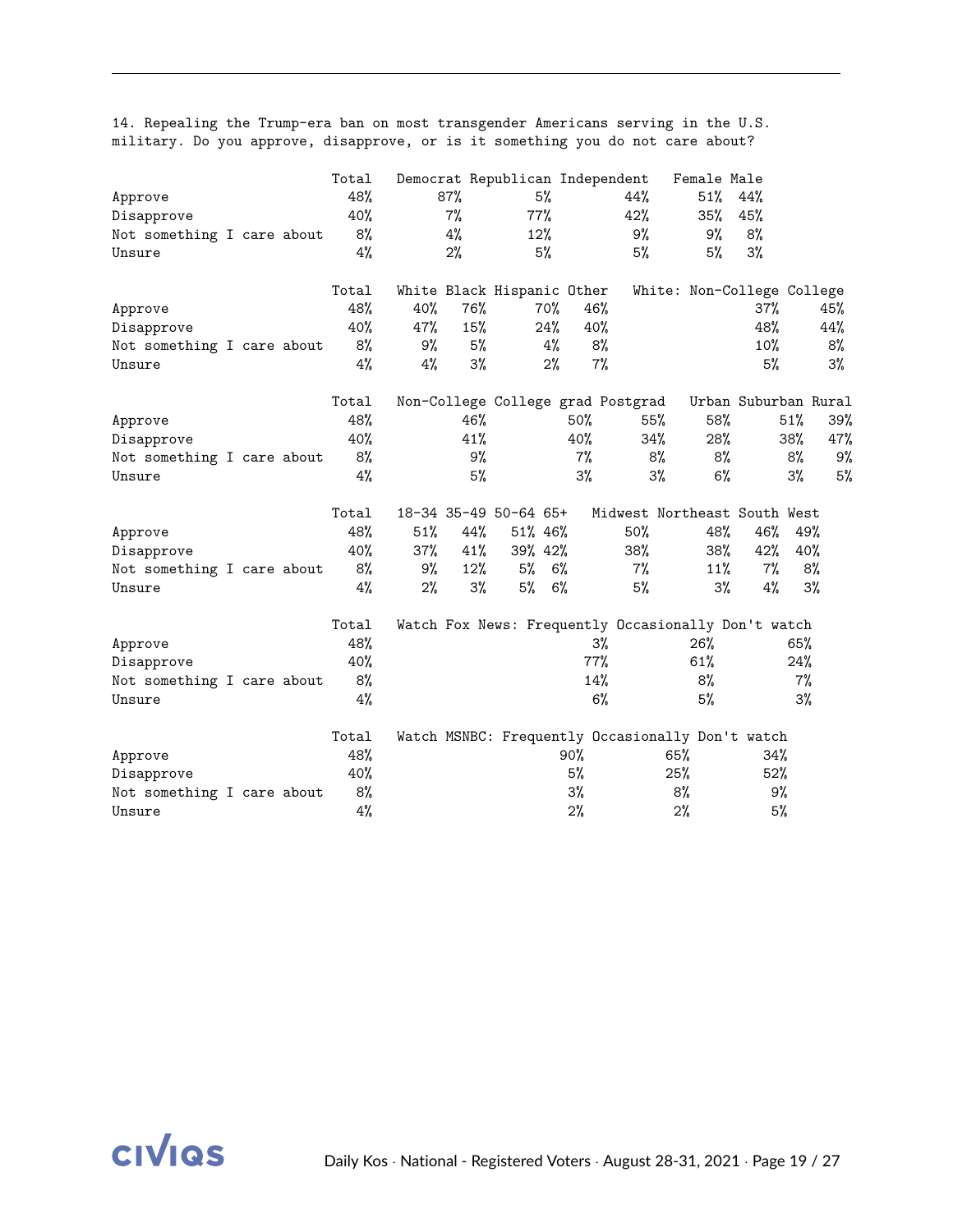15. Sending enhanced child tax credit payments to eligible Americans with children aged 17 or younger. Do you approve, disapprove, or is it something you do not care about?

|                            |  | Total |     |       | Democrat Republican Independent |              |                                                     | Female Male                |                      |       |       |
|----------------------------|--|-------|-----|-------|---------------------------------|--------------|-----------------------------------------------------|----------------------------|----------------------|-------|-------|
| Approve                    |  | 50%   |     | 79%   | 17%                             |              | 49%                                                 | 52%                        | 49%                  |       |       |
| Disapprove                 |  | 34%   |     | 8%    | 62%                             |              | 36%                                                 | 32%                        | 36%                  |       |       |
| Not something I care about |  | 9%    |     | 7%    | 11%                             |              | 9%                                                  | 9%                         | 9%                   |       |       |
| Unsure                     |  | 7%    |     | 6%    | 9%                              |              | 6%                                                  | 8%                         | 6%                   |       |       |
|                            |  | Total |     |       | White Black Hispanic Other      |              |                                                     | White: Non-College College |                      |       |       |
| Approve                    |  | 50%   | 43% | 80%   | $67\%$                          | 46%          |                                                     |                            | 42%                  |       | 45%   |
| Disapprove                 |  | 34%   | 40% | 11%   | 22%                             | 38%          |                                                     |                            | 40%                  |       | 39%   |
| Not something I care about |  | 9%    | 10% | 6%    |                                 | $6\%$<br>14% |                                                     |                            | 10%                  |       | 9%    |
| Unsure                     |  | $7\%$ | 8%  | 3%    |                                 | 6%           | $2\%$                                               |                            | 8%                   |       | $7\%$ |
|                            |  | Total |     |       |                                 |              | Non-College College grad Postgrad                   |                            | Urban Suburban Rural |       |       |
| Approve                    |  | 50%   |     | 49%   |                                 | 50%          | 58%                                                 | 62%                        |                      | 52%   | 39%   |
| Disapprove                 |  | 34%   |     | 34%   |                                 | 34%          | 32%                                                 | 25%                        |                      | 31%   | 44%   |
| Not something I care about |  | 9%    |     | 10%   |                                 | 8%           | 8%                                                  | 8%                         |                      | 10%   | 10%   |
| Unsure                     |  | 7%    |     | $7\%$ |                                 | 8%           | 3%                                                  | 5%                         |                      | $7\%$ | 6%    |
|                            |  | Total |     |       | 18-34 35-49 50-64 65+           |              | Midwest Northeast South West                        |                            |                      |       |       |
| Approve                    |  | 50%   | 57% | 50%   | 47% 48%                         |              | 49%                                                 | 49%                        | 50%                  | 54%   |       |
| Disapprove                 |  | 34%   | 26% | 32%   | 38% 39%                         |              | 35%                                                 | 36%                        | $33\%$               | 31%   |       |
| Not something I care about |  | 9%    | 12% | 10%   | 8%                              | 6%           | 9%                                                  | $6\%$                      | $10\%$               | 9%    |       |
| Unsure                     |  | 7%    | 5%  | 8%    | 7%                              | 7%           | 6%                                                  | 9%                         | $6\%$                | $6\%$ |       |
|                            |  | Total |     |       |                                 |              | Watch Fox News: Frequently Occasionally Don't watch |                            |                      |       |       |
| Approve                    |  | 50%   |     |       |                                 | 18%          |                                                     | $30\%$                     |                      | 64%   |       |
| Disapprove                 |  | 34%   |     |       |                                 | 62%          |                                                     | 52%                        |                      | 22%   |       |
| Not something I care about |  | 9%    |     |       |                                 | 10%          |                                                     | 10%                        |                      | 8%    |       |
| Unsure                     |  | 7%    |     |       |                                 |              | 9%                                                  | 8%                         |                      | 6%    |       |
|                            |  | Total |     |       |                                 |              | Watch MSNBC: Frequently Occasionally Don't watch    |                            |                      |       |       |
| Approve                    |  | 50%   |     |       |                                 | 83%          |                                                     | 65%                        | 38%                  |       |       |
| Disapprove                 |  | 34%   |     |       |                                 | $6\%$        |                                                     | 22%                        | 44%                  |       |       |
| Not something I care about |  | 9%    |     |       |                                 | $4\%$        |                                                     | 7%                         | 11%                  |       |       |
| Unsure                     |  | $7\%$ |     |       |                                 | 6%           |                                                     | 6%                         | 7%                   |       |       |

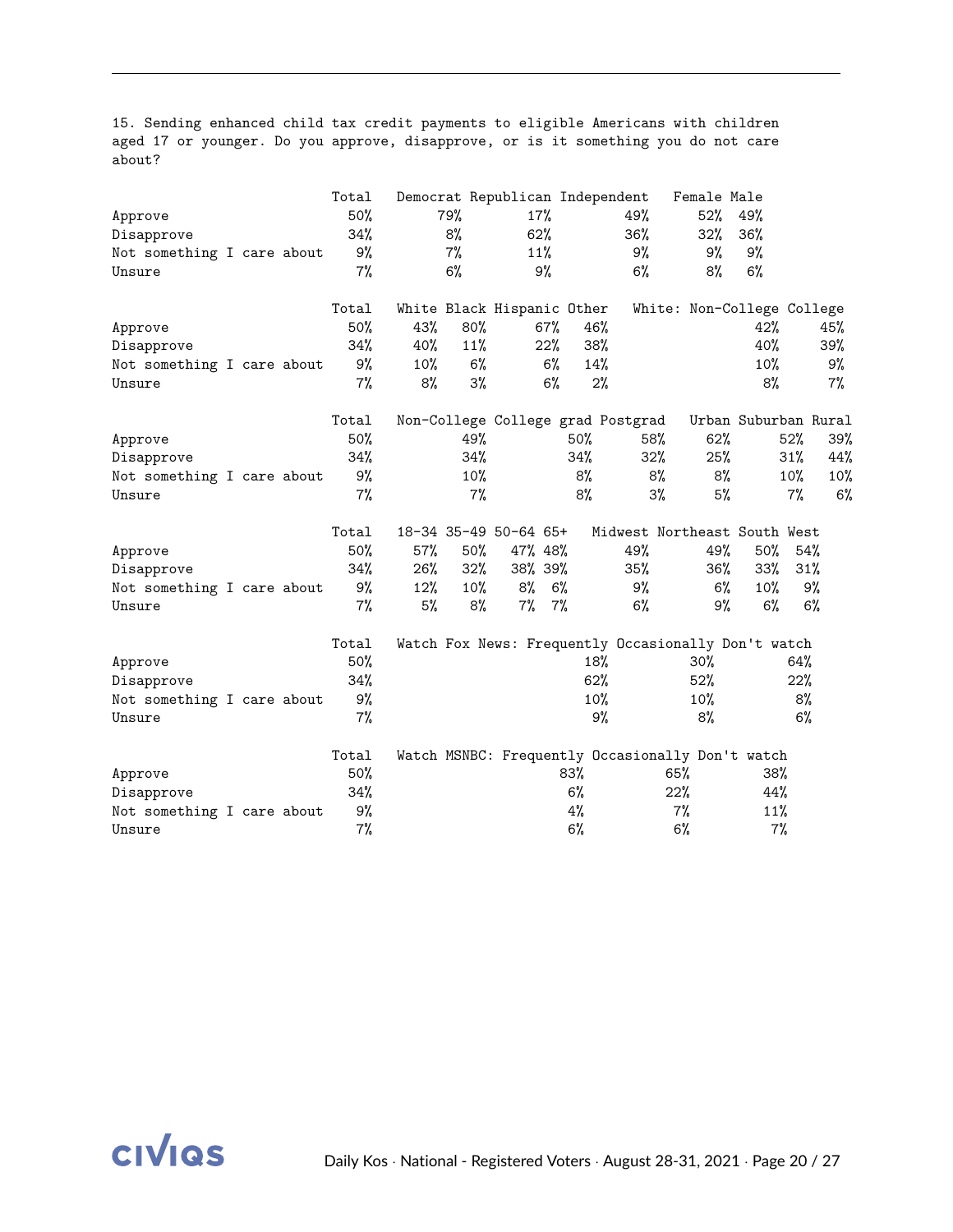16. Canceling \$5.8 billion in student debt for more than 320,000 borrowers with severe disabilities. Do you approve, disapprove, or is it something you do not care about?

|                            |  | Total |       |        | Democrat Republican Independent   |     |     |                                                     | Female Male                |                      |       |     |
|----------------------------|--|-------|-------|--------|-----------------------------------|-----|-----|-----------------------------------------------------|----------------------------|----------------------|-------|-----|
| Approve                    |  | 52%   |       | 83%    | 15%                               |     |     | $50\%$                                              | 55%                        | 47%                  |       |     |
| Disapprove                 |  | 36%   |       | 8%     | 68%                               |     |     | 38%                                                 | $33\%$                     | 41%                  |       |     |
| Not something I care about |  | 5%    |       | 4%     | 7%                                |     |     | 5%                                                  | 5%                         | 6%                   |       |     |
| Unsure                     |  | $7\%$ |       | 4%     | 10%                               |     |     | 7%                                                  | 7%                         | 6%                   |       |     |
|                            |  | Total |       |        | White Black Hispanic Other        |     |     |                                                     | White: Non-College College |                      |       |     |
| Approve                    |  | 52%   | 45%   | 74%    |                                   | 69% | 52% |                                                     |                            | 43%                  |       | 49% |
| Disapprove                 |  | 36%   | 43%   | 14%    |                                   | 21% | 35% |                                                     |                            | 44%                  |       | 41% |
| Not something I care about |  | 5%    | 5%    | 5%     |                                   | 5%  | 8%  |                                                     |                            | $6\%$                |       | 4%  |
| Unsure                     |  | 7%    | $7\%$ | $7\%$  |                                   | 5%  | 6%  |                                                     |                            | $7\%$                |       | 6%  |
|                            |  | Total |       |        | Non-College College grad Postgrad |     |     |                                                     |                            | Urban Suburban Rural |       |     |
| Approve                    |  | 52%   |       | $50\%$ |                                   |     | 52% | 59%                                                 | 63%                        |                      | 52%   | 43% |
| Disapprove                 |  | 36%   |       | 37%    |                                   |     | 35% | 34%                                                 | 25%                        |                      | 36%   | 46% |
| Not something I care about |  | 5%    |       | 6%     |                                   |     | 5%  | 4%                                                  | 6%                         |                      | 5%    | 4%  |
| Unsure                     |  | $7\%$ |       | $7\%$  |                                   |     | 8%  | 3%                                                  | 6%                         |                      | 7%    | 7%  |
|                            |  | Total |       |        | 18-34 35-49 50-64 65+             |     |     | Midwest Northeast South West                        |                            |                      |       |     |
| Approve                    |  | 52%   | 55%   | 49%    | 54% 49%                           |     |     | 48%                                                 | 51%                        | 52%                  | 56%   |     |
| Disapprove                 |  | 36%   | 33%   | 38%    | 35% 38%                           |     |     | 35%                                                 | 39%                        | $36\%$               | 35%   |     |
| Not something I care about |  | 5%    | 6%    | 7%     | 5%                                | 4%  |     | $7\%$                                               | 3%                         | 7%                   | 3%    |     |
| Unsure                     |  | $7\%$ | $7\%$ | $6\%$  | 6%                                | 8%  |     | 9%                                                  | 7%                         | 5%                   | $7\%$ |     |
|                            |  | Total |       |        |                                   |     |     | Watch Fox News: Frequently Occasionally Don't watch |                            |                      |       |     |
| Approve                    |  | 52%   |       |        |                                   |     | 14% |                                                     | 34%                        |                      | 66%   |     |
| Disapprove                 |  | 36%   |       |        |                                   |     | 75% |                                                     | 53%                        |                      | 22%   |     |
| Not something I care about |  | 5%    |       |        |                                   |     | 5%  |                                                     | 5%                         |                      | 6%    |     |
| Unsure                     |  | 7%    |       |        |                                   |     | 6%  |                                                     | 8%                         |                      | 6%    |     |
|                            |  | Total |       |        |                                   |     |     | Watch MSNBC: Frequently Occasionally Don't watch    |                            |                      |       |     |
| Approve                    |  | 52%   |       |        |                                   | 83% |     | 69%                                                 |                            | 39%                  |       |     |
| Disapprove                 |  | 36%   |       |        |                                   | 7%  |     | 22%                                                 |                            | 47%                  |       |     |
| Not something I care about |  | 5%    |       |        |                                   | 5%  |     |                                                     | $3\%$                      | 6%                   |       |     |
| Unsure                     |  | 7%    |       |        |                                   | 6%  |     |                                                     | 5%                         | 8%                   |       |     |

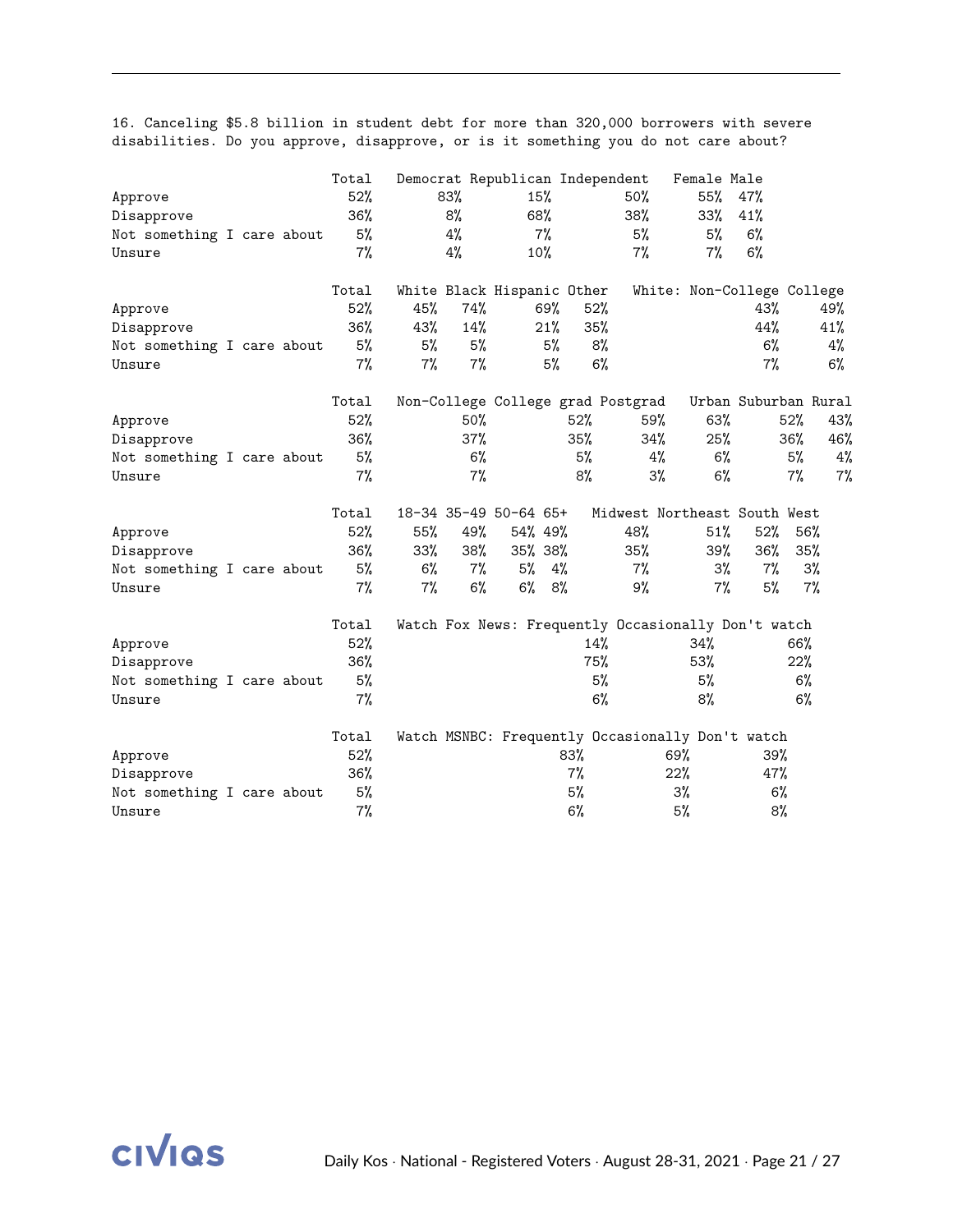| Approve<br>Disapprove<br>Not something I care about<br>Unsure |  | Total<br>48%<br>45%<br>2%<br>5%    |                        | 82%<br>12%<br>$1\%$<br>5% | Democrat Republican Independent<br>11%<br>83%           | 2%<br>4%                  |                           | 44%<br>47%<br>4%<br>5%                                         | Female Male<br>49%<br>42%<br>2%<br>$6\%$ | 46%<br>48%<br>3%<br>3% |                           |                        |
|---------------------------------------------------------------|--|------------------------------------|------------------------|---------------------------|---------------------------------------------------------|---------------------------|---------------------------|----------------------------------------------------------------|------------------------------------------|------------------------|---------------------------|------------------------|
| Approve<br>Disapprove<br>Not something I care about<br>Unsure |  | Total<br>48%<br>45%<br>2%<br>5%    | 41%<br>52%<br>3%<br>5% | 80%<br>15%<br>2%<br>4%    | White Black Hispanic Other                              | 59%<br>33%<br>$1\%$<br>8% | 48%<br>48%<br>5%<br>$0\%$ |                                                                | White: Non-College College               | 39%<br>53%<br>3%<br>5% |                           | 43%<br>50%<br>2%<br>5% |
| Approve<br>Disapprove<br>Not something I care about<br>Unsure |  | Total<br>48%<br>45%<br>$2\%$<br>5% |                        | 47%<br>45%<br>$3\%$<br>5% |                                                         |                           | 49%<br>44%<br>$1\%$<br>6% | Non-College College grad Postgrad<br>52%<br>43%<br>$2\%$<br>3% | 58%<br>36%<br>$2\%$<br>4%                | Urban Suburban Rural   | 49%<br>44%<br>$2\%$<br>5% | 39%<br>51%<br>3%<br>6% |
| Approve<br>Disapprove<br>Not something I care about<br>Unsure |  | Total<br>48%<br>45%<br>2%<br>5%    | 51%<br>41%<br>3%<br>5% | 46%<br>47%<br>2%<br>6%    | 18-34 35-49 50-64 65+<br>49% 46%<br>45% 47%<br>3%<br>4% | 2%<br>5%                  |                           | Midwest Northeast South West<br>45%<br>48%<br>2%<br>5%         | 48%<br>47%<br>$1\%$<br>3%                | 48%<br>44%<br>3%<br>4% | 50%<br>41%<br>2%<br>$7\%$ |                        |
| Approve<br>Disapprove<br>Not something I care about<br>Unsure |  | Total<br>48%<br>45%<br>2%<br>5%    |                        |                           |                                                         |                           | 11%<br>82%<br>1%<br>5%    | Watch Fox News: Frequently Occasionally Don't watch            | 26%<br>67%<br>3%<br>4%                   |                        | 63%<br>29%<br>2%<br>5%    |                        |
| Approve<br>Disapprove<br>Not something I care about<br>Unsure |  | Total<br>48%<br>45%<br>$2\%$<br>5% |                        |                           |                                                         | 84%                       | 9%<br>2%<br>5%            | Watch MSNBC: Frequently Occasionally Don't watch<br>62%<br>31% | $2\%$<br>5%                              | 36%<br>57%<br>2%<br>5% |                           |                        |

17. Extending and supplementing states' unemployment benefits during the COVID-19 pandemic. Do you approve, disapprove, or is it something you do not care about?

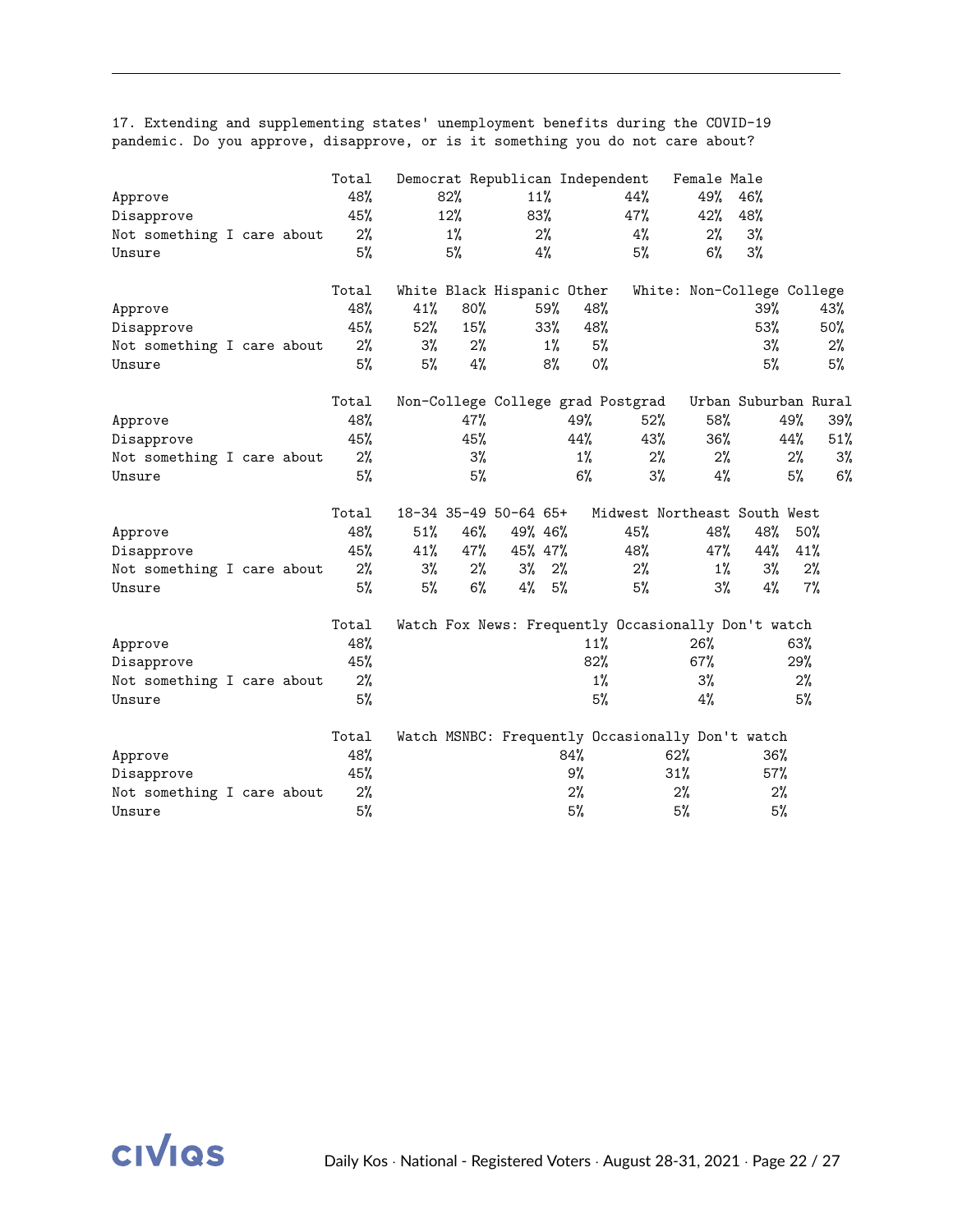18. Do you watch MSNBC?

|                          | Total |        |        |                            |        |        | Democrat Republican Independent Female Male            |                            |      |     |     |
|--------------------------|-------|--------|--------|----------------------------|--------|--------|--------------------------------------------------------|----------------------------|------|-----|-----|
| Yes, frequently          | 13%   |        | 30%    |                            | $1\%$  |        | 5%                                                     | 14%                        | 13%  |     |     |
| Yes, occasionally        | 22%   |        | $33\%$ | $10\%$                     |        |        | 21%                                                    | 23%                        | 21%  |     |     |
| I do not watch MSNBC     | 65%   |        | 37%    | 88%                        |        |        | 73%                                                    | 63%                        | 66%  |     |     |
|                          | Total |        |        | White Black Hispanic Other |        |        |                                                        | White: Non-College College |      |     |     |
| Yes, frequently          | 13%   | 8%     | 32%    |                            | 24%    | 11%    |                                                        |                            | 8%   |     | 7%  |
| Yes, occasionally        | 22%   | $20\%$ | 34%    |                            | 25%    | 22%    |                                                        |                            | 19%  |     | 20% |
| I do not watch MSNBC 65% |       | 72%    | 34%    |                            | $51\%$ | 66%    |                                                        |                            | 72%  |     | 72% |
|                          | Total |        |        |                            |        |        | Non-College College grad Postgrad Urban Suburban Rural |                            |      |     |     |
| Yes, frequently          | 13%   |        | 14%    |                            |        | $10\%$ | $14\%$                                                 | 19%                        |      | 14% | 9%  |
| Yes, occasionally        | 22%   |        | 22%    |                            |        | 22%    | 25%                                                    | $24\%$                     |      | 23% | 20% |
| I do not watch MSNBC     | 65%   |        | 64%    |                            |        | 68%    | 61%                                                    | 57%                        |      | 63% | 71% |
|                          | Total |        |        | 18-34 35-49 50-64 65+      |        |        | Midwest Northeast South West                           |                            |      |     |     |
| Yes, frequently          | 13%   | 4%     | $7\%$  | 19% 23%                    |        |        | 12%                                                    | 13%                        | 13%  | 14% |     |
| Yes, occasionally        | 22%   | $17\%$ | $27\%$ | 24% 22%                    |        |        | 22%                                                    | 23%                        | 21%  | 24% |     |
| I do not watch MSNBC     | 65%   | 79%    | 66%    | 58% 55%                    |        |        | 65%                                                    | 64%                        | 66%  | 62% |     |
|                          | Total |        |        |                            |        |        | Watch Fox News: Frequently Occasionally Don't watch    |                            |      |     |     |
| Yes, frequently          | 13%   |        |        |                            |        | 3%     |                                                        | 9%                         |      | 17% |     |
| Yes, occasionally        | 22%   |        |        |                            |        | 18%    |                                                        | $30\%$                     |      | 20% |     |
| I do not watch MSNBC     | 65%   |        |        |                            |        | $80\%$ |                                                        | 61%                        |      | 63% |     |
|                          | Total |        |        |                            |        |        | Watch MSNBC: Frequently Occasionally Don't watch       |                            |      |     |     |
| Yes, frequently          | 13%   |        |        |                            |        | 100%   |                                                        | 0%                         | 0%   |     |     |
| Yes, occasionally        | 22%   |        |        |                            |        | 0%     |                                                        | 100%                       | 0%   |     |     |
| I do not watch MSNBC     | 65%   |        |        |                            |        | 0%     |                                                        | $0\%$                      | 100% |     |     |

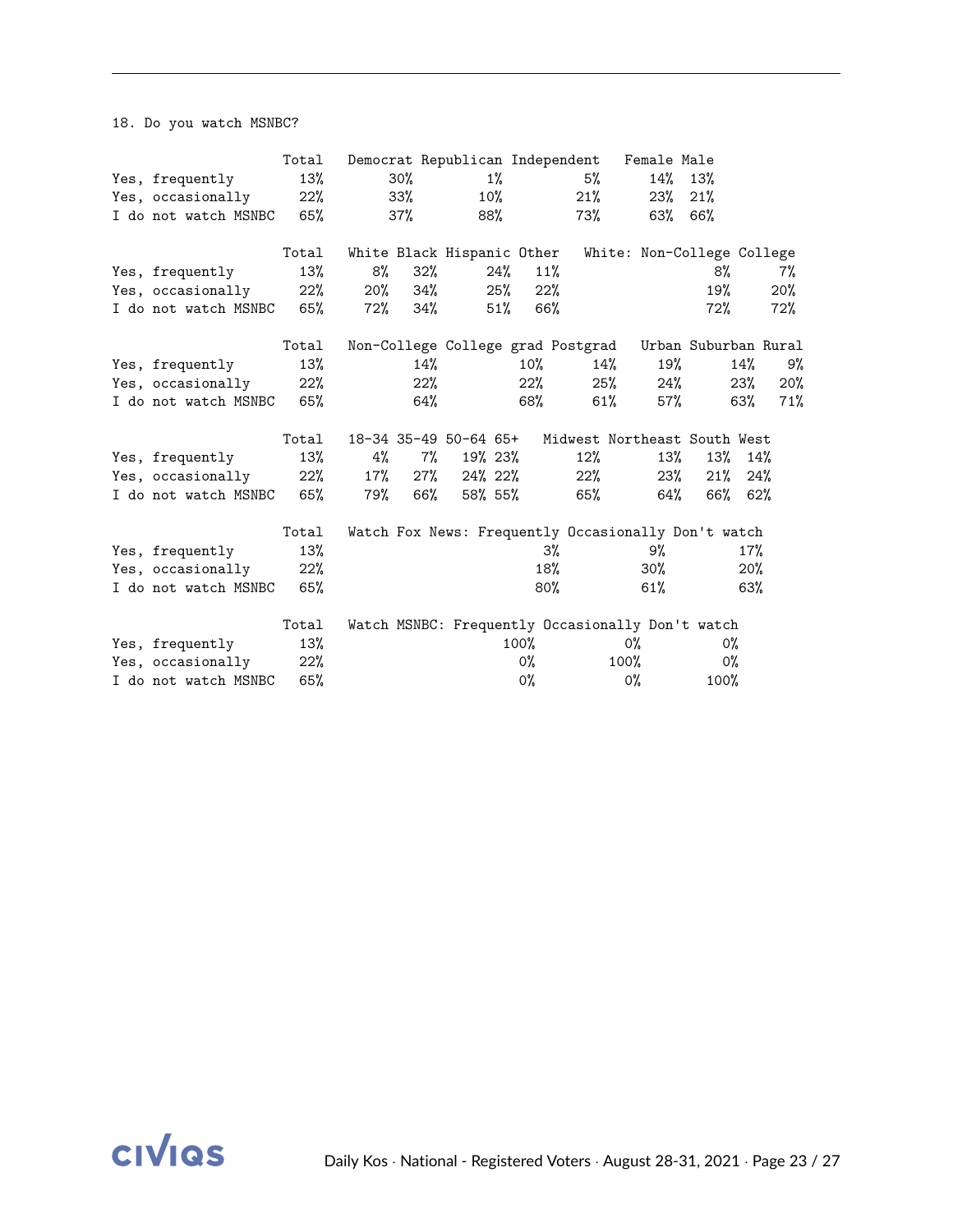19. Do you watch Fox News?

|                             | Total |     |        |                            |        |         | Democrat Republican Independent                     | Female Male                |                      |       |     |
|-----------------------------|-------|-----|--------|----------------------------|--------|---------|-----------------------------------------------------|----------------------------|----------------------|-------|-----|
| Yes, frequently             | 12%   |     | 1%     |                            | 27%    |         | 11%                                                 | $12\%$                     | 13%                  |       |     |
| Yes, occasionally           | 24%   |     | 14%    |                            | 38%    |         | 22%                                                 | 21%                        | 28%                  |       |     |
| I do not watch Fox News     | 64%   |     | 85%    |                            | $35\%$ |         | 68%                                                 | $67\%$                     | 60%                  |       |     |
|                             |       |     |        |                            |        |         |                                                     |                            |                      |       |     |
|                             | Total |     |        | White Black Hispanic Other |        |         |                                                     | White: Non-College College |                      |       |     |
| Yes, frequently             | 12%   | 15% | 3%     |                            | 5%     | 10%     |                                                     |                            | 16%                  |       | 13% |
| Yes, occasionally           | 24%   | 26% | 21%    |                            | 16%    | 25%     |                                                     |                            | 24%                  |       | 28% |
| I do not watch Fox News 64% |       | 59% | 76%    |                            | 79%    | 65%     |                                                     |                            | 59%                  |       | 59% |
|                             | Total |     |        |                            |        |         | Non-College College grad Postgrad                   |                            | Urban Suburban Rural |       |     |
| Yes, frequently             | 12%   |     | 13%    |                            |        | 9%      | $12\%$                                              | $10\%$                     |                      | 13%   | 13% |
| Yes, occasionally           | 24%   |     | 24%    |                            |        | 26%     | 24%                                                 | 21%                        |                      | 24%   | 26% |
| I do not watch Fox News     | 64%   |     | 63%    |                            |        | 65%     | 65%                                                 | 69%                        |                      | 63%   | 61% |
|                             |       |     |        |                            |        |         |                                                     |                            |                      |       |     |
|                             | Total |     |        | 18-34 35-49 50-64 65+      |        |         | Midwest Northeast South West                        |                            |                      |       |     |
| Yes, frequently             | 12%   | 3%  | $10\%$ | $11\%$ 26%                 |        |         | $10\%$                                              | 15%                        | 14%                  | 9%    |     |
| Yes, occasionally           | 24%   | 19% | 25%    | 30% 22%                    |        |         | 26%                                                 | $27\%$                     | 21%                  | 24%   |     |
| I do not watch Fox News     | 64%   | 78% | 65%    | 59% 52%                    |        |         | 63%                                                 | 58%                        | 65%                  | 67%   |     |
|                             | Total |     |        |                            |        |         | Watch Fox News: Frequently Occasionally Don't watch |                            |                      |       |     |
| Yes, frequently             | 12%   |     |        |                            |        | $100\%$ |                                                     | 0%                         |                      | 0%    |     |
| Yes, occasionally           | 24%   |     |        |                            |        |         | 0%                                                  | $100\%$                    |                      | $0\%$ |     |
| I do not watch Fox News     | 64%   |     |        |                            |        |         | 0%                                                  | $0\%$                      |                      | 100%  |     |
|                             |       |     |        |                            |        |         |                                                     |                            |                      |       |     |
|                             | Total |     |        |                            |        |         | Watch MSNBC: Frequently Occasionally Don't watch    |                            |                      |       |     |
| Yes, frequently             | 12%   |     |        |                            |        | 2%      |                                                     | $10\%$                     | 15%                  |       |     |
| Yes, occasionally           | 24%   |     |        |                            |        | 16%     |                                                     | $32\%$                     | 23%                  |       |     |
| I do not watch Fox News     | 64%   |     |        |                            |        | 81%     |                                                     | 58%                        | 62%                  |       |     |

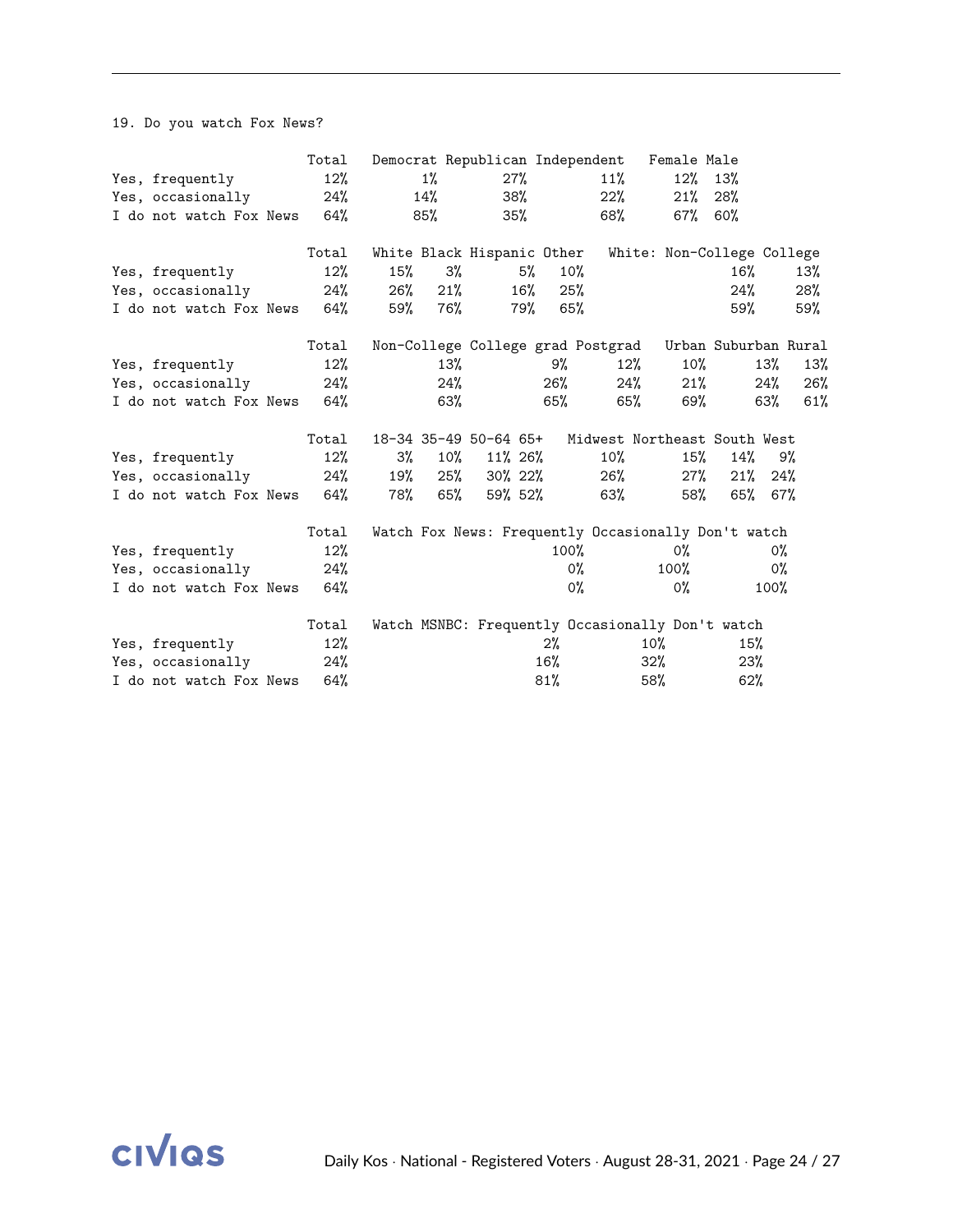20. Do you watch Newsmax?

|                        | Total |        |       | Democrat Republican Independent |       |                                                        | Female Male                |        |       |     |
|------------------------|-------|--------|-------|---------------------------------|-------|--------------------------------------------------------|----------------------------|--------|-------|-----|
| Yes, frequently        | 7%    |        | $1\%$ | 16%                             |       | 5%                                                     | 7%                         | 7%     |       |     |
| Yes, occasionally      | 18%   |        | 4%    | 34%                             |       | 18%                                                    | 16%                        | 20%    |       |     |
| I do not watch Newsmax | 75%   |        | 96%   | 49%                             |       | 77%                                                    | 77%                        | 73%    |       |     |
|                        | Total |        |       | White Black Hispanic Other      |       |                                                        | White: Non-College College |        |       |     |
| Yes, frequently        | $7\%$ | 8%     | 1%    | 6%                              |       | 4%                                                     |                            | 9%     |       | 7%  |
| Yes, occasionally      | 18%   | 21%    | 8%    | 7%                              |       | 23%                                                    |                            | 21%    |       | 21% |
| I do not watch Newsmax | 75%   | $71\%$ | 91%   | 86%                             | 73%   |                                                        |                            | 70%    |       | 73% |
|                        | Total |        |       |                                 |       | Non-College College grad Postgrad Urban Suburban Rural |                            |        |       |     |
| Yes, frequently        | 7%    |        | 8%    |                                 | $6\%$ | 5%                                                     | 5%                         |        | $7\%$ | 8%  |
| Yes, occasionally      | 18%   |        | 18%   |                                 | 19%   | 17%                                                    | 12%                        |        | 18%   | 21% |
| I do not watch Newsmax | 75%   |        | 74%   |                                 | 76%   | 79%                                                    | 82%                        |        | 75%   | 71% |
|                        | Total |        |       | 18-34 35-49 50-64 65+           |       | Midwest Northeast South West                           |                            |        |       |     |
| Yes, frequently        | $7\%$ | $1\%$  | 9%    | $8\%$ 10%                       |       | 8%                                                     | 9%                         | 8%     | 4%    |     |
| Yes, occasionally      | 18%   | 9%     | 19%   | $21\%$ 22%                      |       | 17%                                                    | 18%                        | $17\%$ | 19%   |     |
| I do not watch Newsmax | 75%   | 89%    | 72%   | 71% 68%                         |       | 75%                                                    | 74%                        | 75%    | 78%   |     |
|                        | Total |        |       |                                 |       | Watch Fox News: Frequently Occasionally Don't watch    |                            |        |       |     |
| Yes, frequently        | 7%    |        |       |                                 |       | 23%                                                    | 13%                        |        | 2%    |     |
| Yes, occasionally      | 18%   |        |       |                                 |       | 40%                                                    | 35%                        |        | $7\%$ |     |
| I do not watch Newsmax | 75%   |        |       |                                 |       | 37%                                                    | 52%                        |        | 91%   |     |
|                        | Total |        |       |                                 |       | Watch MSNBC: Frequently Occasionally Don't watch       |                            |        |       |     |
| Yes, frequently        | $7\%$ |        |       |                                 | 2%    |                                                        | $2\%$                      | 10%    |       |     |
| Yes, occasionally      | 18%   |        |       |                                 | 3%    |                                                        | 18%                        | 21%    |       |     |
| I do not watch Newsmax | 75%   |        |       |                                 | 96%   |                                                        | $80\%$                     | 70%    |       |     |

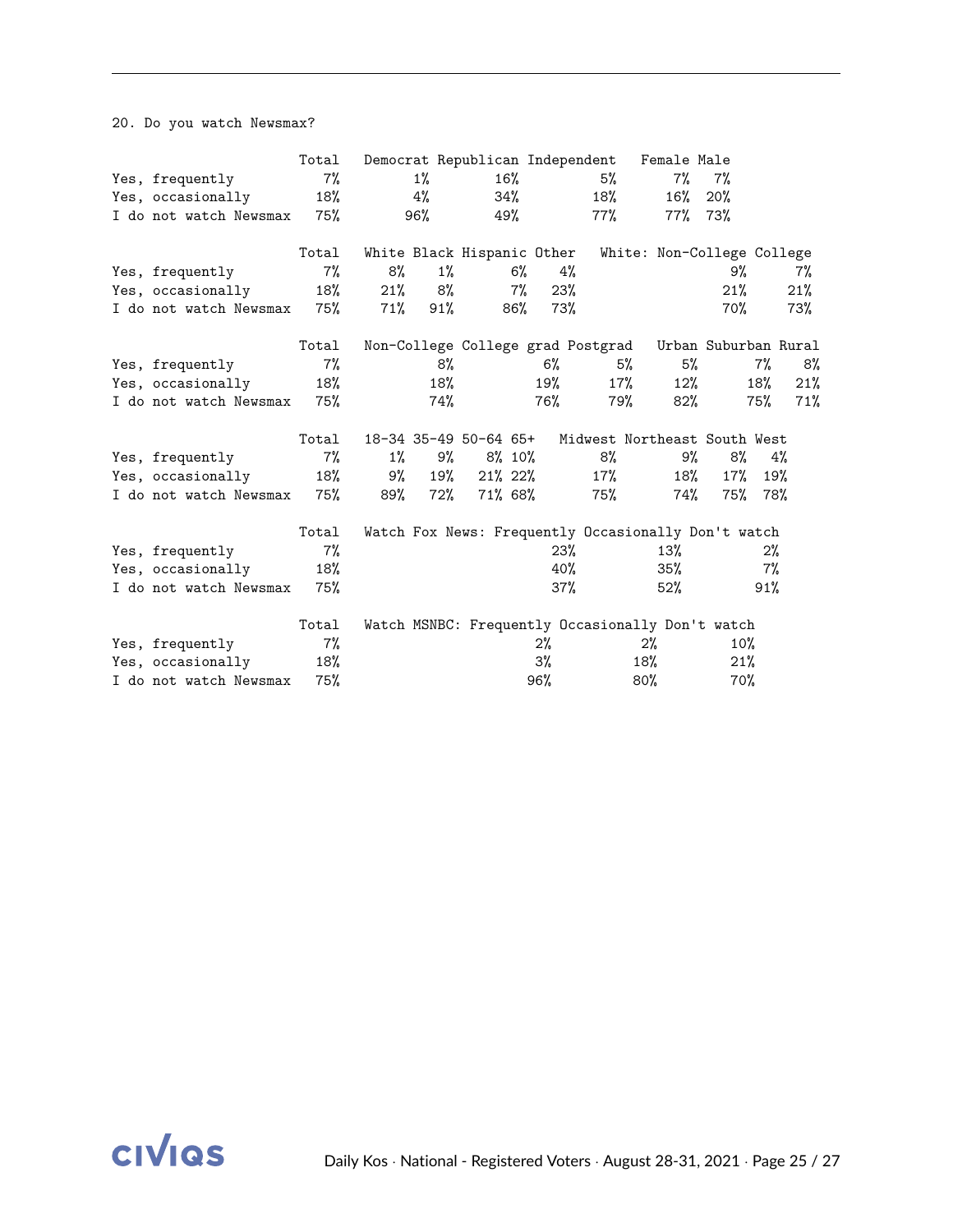21. Do you watch the One America News Network?

|                         | Total |       |       | Democrat Republican Independent |        |        |                                                        | Female Male                |        |        |     |
|-------------------------|-------|-------|-------|---------------------------------|--------|--------|--------------------------------------------------------|----------------------------|--------|--------|-----|
| Yes, frequently         | 4%    |       | $1\%$ |                                 | 8%     |        | 2%                                                     | $3\%$                      | 4%     |        |     |
| Yes, occasionally       | 13%   |       | 2%    |                                 | 26%    |        | 13%                                                    | 11%                        | 15%    |        |     |
| I do not watch OANN 83% |       |       | 96%   |                                 | 67%    |        | 85%                                                    | 86%                        | 81%    |        |     |
|                         | Total |       |       | White Black Hispanic Other      |        |        |                                                        | White: Non-College College |        |        |     |
| Yes, frequently         | 4%    | 4%    | $2\%$ |                                 | 5%     | $0\%$  |                                                        |                            | 5%     |        | 3%  |
| Yes, occasionally       | 13%   | 16%   | 4%    |                                 | 4%     | 18%    |                                                        |                            | 17%    |        | 13% |
| I do not watch OANN     | 83%   | 80%   | 94%   |                                 | $91\%$ | $82\%$ |                                                        |                            | 78%    |        | 84% |
|                         | Total |       |       |                                 |        |        | Non-College College grad Postgrad Urban Suburban Rural |                            |        |        |     |
| Yes, frequently         | $4\%$ |       | 4%    |                                 |        | $3\%$  | 2%                                                     | 2%                         |        | 4%     | 4%  |
| Yes, occasionally       | 13%   |       | 14%   |                                 |        | 11%    | $12\%$                                                 | 8%                         |        | $13\%$ | 15% |
| I do not watch OANN 83% |       |       | 82%   |                                 |        | 86%    | 86%                                                    |                            | 90%    | 83%    | 81% |
|                         | Total |       |       | 18-34 35-49 50-64 65+           |        |        | Midwest Northeast South West                           |                            |        |        |     |
| Yes, frequently         | 4%    | $1\%$ | 3%    | 4% 6%                           |        |        | 4%                                                     | 5%                         | 4%     | 2%     |     |
| Yes, occasionally       | 13%   | 7%    | 13%   | 16% 15%                         |        |        | $10\%$                                                 | 14%                        | 14%    | 14%    |     |
| I do not watch OANN     | 83%   | 92%   | 84%   | 79% 79%                         |        |        | 86%                                                    | $81\%$                     | $82\%$ | 84%    |     |
|                         | Total |       |       |                                 |        |        | Watch Fox News: Frequently Occasionally Don't watch    |                            |        |        |     |
| Yes, frequently         | 4%    |       |       |                                 |        | 10%    |                                                        | $6\%$                      |        | $2\%$  |     |
| Yes, occasionally       | 13%   |       |       |                                 |        | 26%    |                                                        | $27\%$                     |        | 5%     |     |
| I do not watch OANN     | 83%   |       |       |                                 |        | 64%    |                                                        | $67\%$                     |        | 93%    |     |
|                         | Total |       |       |                                 |        |        | Watch MSNBC: Frequently Occasionally Don't watch       |                            |        |        |     |
| Yes, frequently         | 4%    |       |       |                                 |        | $2\%$  |                                                        | $2\%$                      | 4%     |        |     |
| Yes, occasionally       | 13%   |       |       |                                 |        | 3%     |                                                        | 8%                         | 17%    |        |     |
| I do not watch OANN     | 83%   |       |       |                                 |        | 95%    |                                                        | 90%                        | 79%    |        |     |